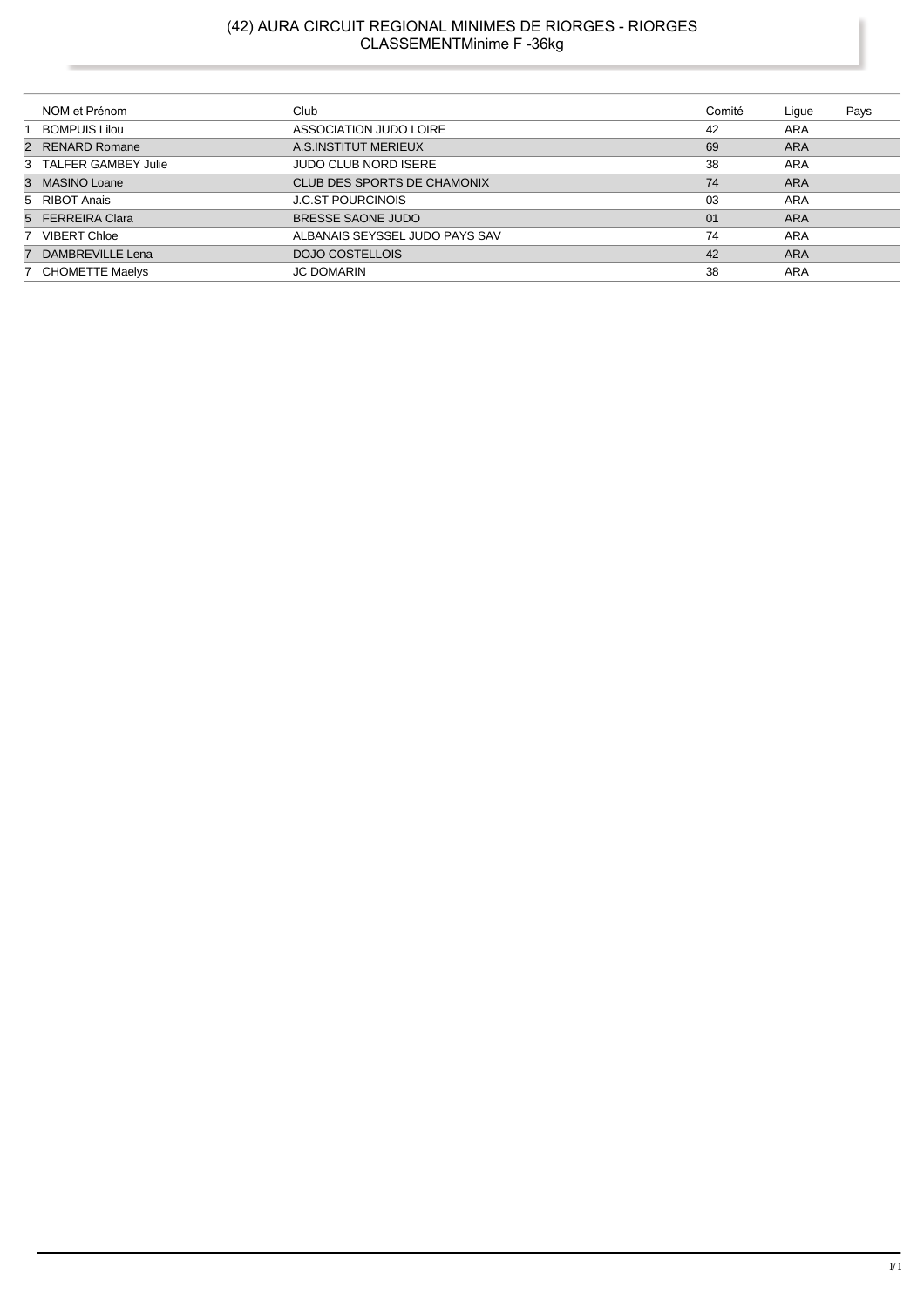#### (42) AURA CIRCUIT REGIONAL MINIMES DE RIORGES - RIORGES CLASSEMENTMinime F -40kg

|                | NOM et Prénom               | Club                          | Comité | Ligue      | Pays |
|----------------|-----------------------------|-------------------------------|--------|------------|------|
|                | <b>DUVERT Melvyna</b>       | <b>ASSOCIATION JUDO LOIRE</b> | 42     | <b>ARA</b> |      |
| $\overline{2}$ | <b>JALLAT-GAUDIN Salome</b> | <b>JUDO BILLOM</b>            | 63     | <b>ARA</b> |      |
| 3              | MOULKRALOUA Camelia         | AM PIERRELATTE                | DA     | <b>ARA</b> |      |
| 3              | <b>WEISS Bresilia</b>       | JUDO 42                       | 42     | <b>ARA</b> |      |
| 5              | <b>LAGARDE Zoe</b>          | <b>ASSOCIATION JUDO LOIRE</b> | 42     | <b>ARA</b> |      |
| 5              | <b>ROUSSON Lisa</b>         | AM UNIEUX                     | 42     | <b>ARA</b> |      |
| 7              | <b>FLUTTAZ Melody</b>       | ALLIANCE CLUB JUDO 69         | 69     | <b>ARA</b> |      |
| $\overline{7}$ | <b>BOUDET Laurette</b>      | <b>JC DE L EST LYONNAIS</b>   | 69     | <b>ARA</b> |      |
| NC.            | <b>BARTHOUX Juliette</b>    | <b>J.C.ST POURCINOIS</b>      | 03     | <b>ARA</b> |      |
| NC             | <b>GIRALDO Susan</b>        | <b>JC LYON VILLEURBANNE</b>   | 69     | <b>ARA</b> |      |
| NC.            | <b>PIDANCE Marie-Lise</b>   | <b>J.C.ST POURCINOIS</b>      | 03     | <b>ARA</b> |      |
| N <sub>C</sub> | <b>RIBAGNAC Mahaut</b>      | <b>ASSOCIATION JUDO LOIRE</b> | 42     | <b>ARA</b> |      |
| NC.            | <b>RIEUTORD Esther</b>      | J.C.CHAMALIEROIS              | 63     | ARA        |      |
| NC             | <b>BARELLE Lucie</b>        | <b>SAINT DENIS DOJO</b>       | 01     | <b>ARA</b> |      |
| NC.            | <b>MICHEL Clara</b>         | A.M.MONTBRISON MOING          | 42     | ARA        |      |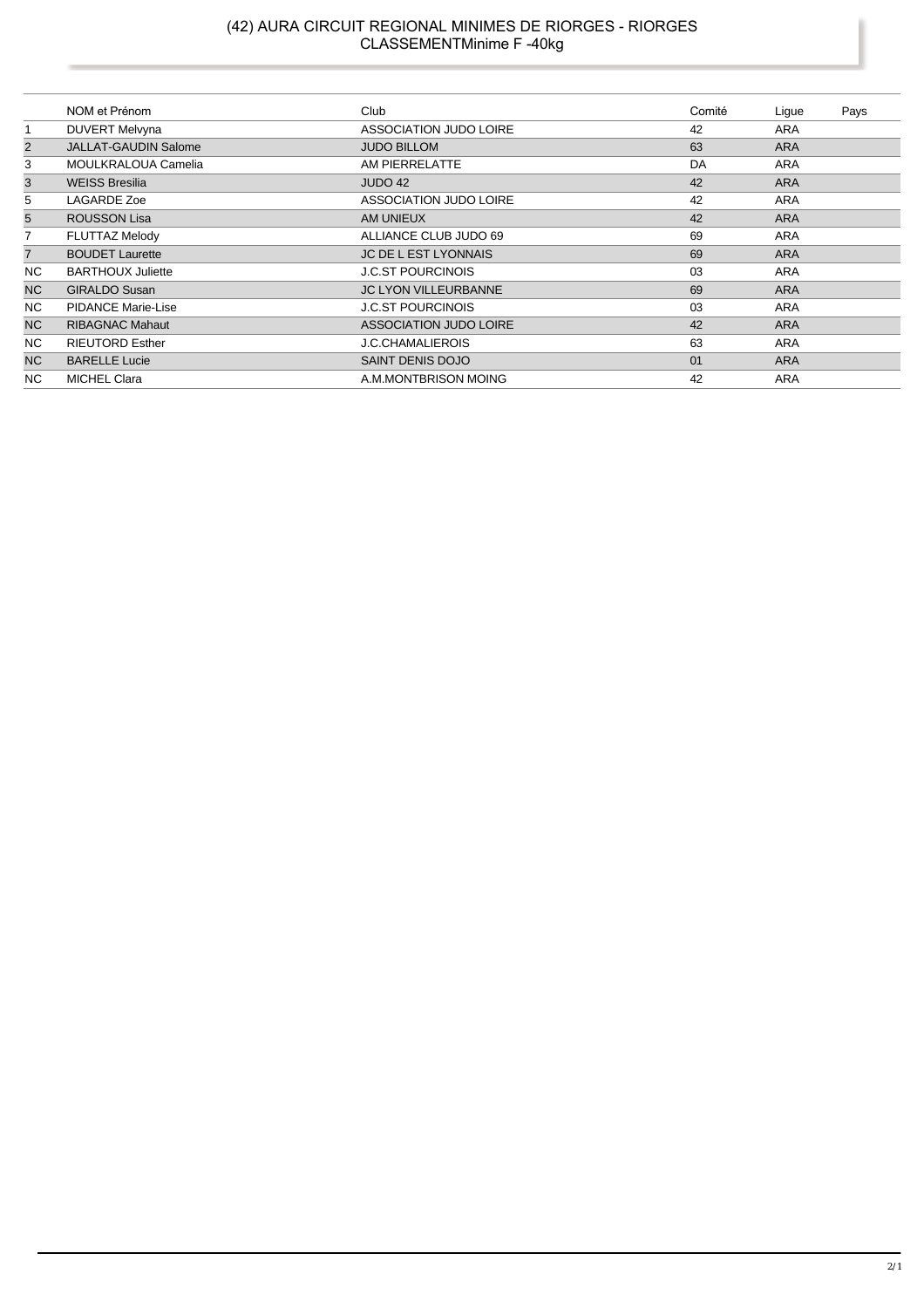#### (42) AURA CIRCUIT REGIONAL MINIMES DE RIORGES - RIORGES CLASSEMENTMinime F -44kg

|                | NOM et Prénom             | Club                           | Comité | Lique      | Pays |
|----------------|---------------------------|--------------------------------|--------|------------|------|
|                | <b>BERTRAND Anastasia</b> | ASSOCIATION JUDO LOIRE         | 42     | ARA        |      |
| $\overline{2}$ | <b>BIDAUD Laura</b>       | SHOGUN C. CHARVIEU CHAVAGNEUX  | 69     | <b>ARA</b> |      |
| 3              | <b>VENTALON Natsumi</b>   | <b>JUDO CLUB ORCETOIS</b>      | 63     | ARA        |      |
| 3              | <b>PRADEL Leane</b>       | <b>J.C.DE TARARE</b>           | 69     | <b>ARA</b> |      |
| 5              | <b>BRUET Manon</b>        | CSLG MONTLUCON SECTION JUDO    | 03     | <b>ARA</b> |      |
| 5              | <b>DJABRE</b> Aicha       | <b>ESSM KODOKAN DAUPHINE</b>   | 38     | <b>ARA</b> |      |
| 7              | <b>FRACHET Lou</b>        | <b>DOJO BURGIEN</b>            | 01     | <b>ARA</b> |      |
| $\overline{7}$ | <b>BELFODIL Kheira</b>    | ECOLE DE JUDO CLERMONT JEUNES  | 63     | <b>ARA</b> |      |
| NC.            | <b>CANAVESE Chiara</b>    | <b>J.C.CHAMALIEROIS</b>        | 63     | ARA        |      |
| <b>NC</b>      | <b>FRACHET Eloise</b>     | ARTS MARTIAUX VIRIAT           | 01     | <b>ARA</b> |      |
| NC.            | <b>LAGRAVE Lois</b>       | <b>J.C.DE FEURS</b>            | 42     | <b>ARA</b> |      |
| <b>NC</b>      | <b>LACROIX Margot</b>     | <b>COURNON JUDO</b>            | 63     | <b>ARA</b> |      |
| NC.            | EL BOUKA Salma            | ALLIANCE CLUB JUDO 69          | 69     | ARA        |      |
| NC.            | <b>GAGNE Elisa</b>        | <b>SAINT GALMIER JUDO CLUB</b> | 42     | <b>ARA</b> |      |
| NC.            | <b>CIERZNIEWSKI Irina</b> | A.A.L.OEUVRES SCOL.ST GENIS L. | 69     | ARA        |      |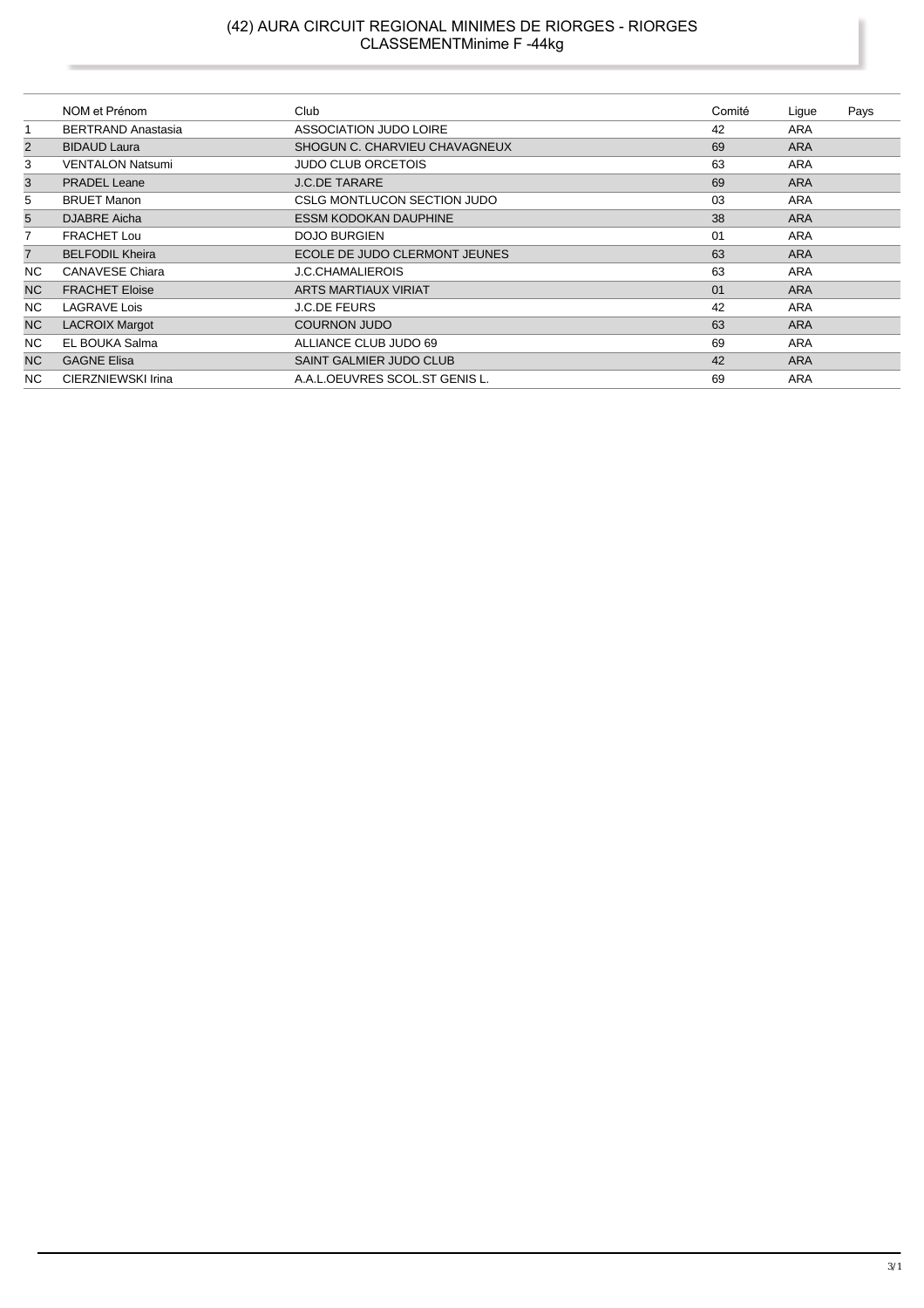# (42) AURA CIRCUIT REGIONAL MINIMES DE RIORGES - RIORGES<br>CLASSEMENTMinime F -48kg

|                | NOM et Prénom              | Club                           | Comité | Ligue      | Pays |
|----------------|----------------------------|--------------------------------|--------|------------|------|
| 1              | <b>GONTHIER Marilou</b>    | YZEURE JUDO                    | 03     | <b>ARA</b> |      |
| $\overline{2}$ | <b>GONZALEZ Cloe</b>       | ALLIANCE CLUB JUDO 69          | 69     | <b>ARA</b> |      |
| 3              | <b>BOULANGER Shauna</b>    | A.A.L.OEUVRES SCOL.ST GENIS L. | 69     | <b>ARA</b> |      |
| 3              | <b>CHOMAT Meloe</b>        | AM UNIEUX                      | 42     | <b>ARA</b> |      |
| 5              | <b>BERGERETTI Lea</b>      | ALBENS JUDO                    | 74     | <b>ARA</b> |      |
| $\overline{5}$ | <b>HIANE Iliana</b>        | JC DE L EST LYONNAIS           | 69     | <b>ARA</b> |      |
| 7              | <b>CROZET Lou Line</b>     | <b>ASSOCIATION JUDO LOIRE</b>  | 42     | <b>ARA</b> |      |
| $\overline{7}$ | PIERRE POUVIAUD Camille    | A S F P T BOURBON LANCY JUDO   | 71     | <b>BFC</b> |      |
| <b>NC</b>      | ORS Thylane                | ALLIANCE DOJO JUDO JUJITSU 69  | 69     | <b>ARA</b> |      |
| <b>NC</b>      | PECHE Chloe                | <b>DOJO DU PAYS ROCHOIS</b>    | 74     | <b>ARA</b> |      |
| <b>NC</b>      | <b>VERNEY Lilou</b>        | <b>J.C.DE FEURS</b>            | 42     | <b>ARA</b> |      |
| <b>NC</b>      | <b>DUBOIS-SOUCHON Leah</b> | SPORTING JUDO ST ANDRE CORCY   | 01     | <b>ARA</b> |      |
| <b>NC</b>      | <b>ZAYNA</b> Ines          | <b>EJT DE MONTAGNY</b>         | 69     | ARA        |      |
| <b>NC</b>      | <b>PLANCHON Julia</b>      | ALLIANCE DOJO JUDO JUJITSU 69  | 69     | <b>ARA</b> |      |
| <b>NC</b>      | <b>DRIDI</b> Myriam        | <b>JC LYON VILLEURBANNE</b>    | 69     | ARA        |      |
| <b>NC</b>      | <b>BAZILE Solene</b>       | A.M.MONTBRISON MOING           | 42     | <b>ARA</b> |      |
| <b>NC</b>      | SAUVANNET Zoe              | AS DES GRAVES                  | 03     | <b>ARA</b> |      |
| <b>NC</b>      | <b>BONNEL Aurane</b>       | ALBANAIS SEYSSEL JUDO PAYS SAV | 74     | <b>ARA</b> |      |
| <b>NC</b>      | <b>GUIDICELLI Louisa</b>   | ALLIANCE CLUB JUDO 69          | 69     | ARA        |      |
| <b>NC</b>      | <b>RAMALHO Anais</b>       | A.M.MONTBRISON MOING           | 42     | <b>ARA</b> |      |
| <b>NC</b>      | <b>BELORGEY Zoe</b>        | JC AS CHARBO/LA TOUR SALVAGNY  | 69     | <b>ARA</b> |      |

l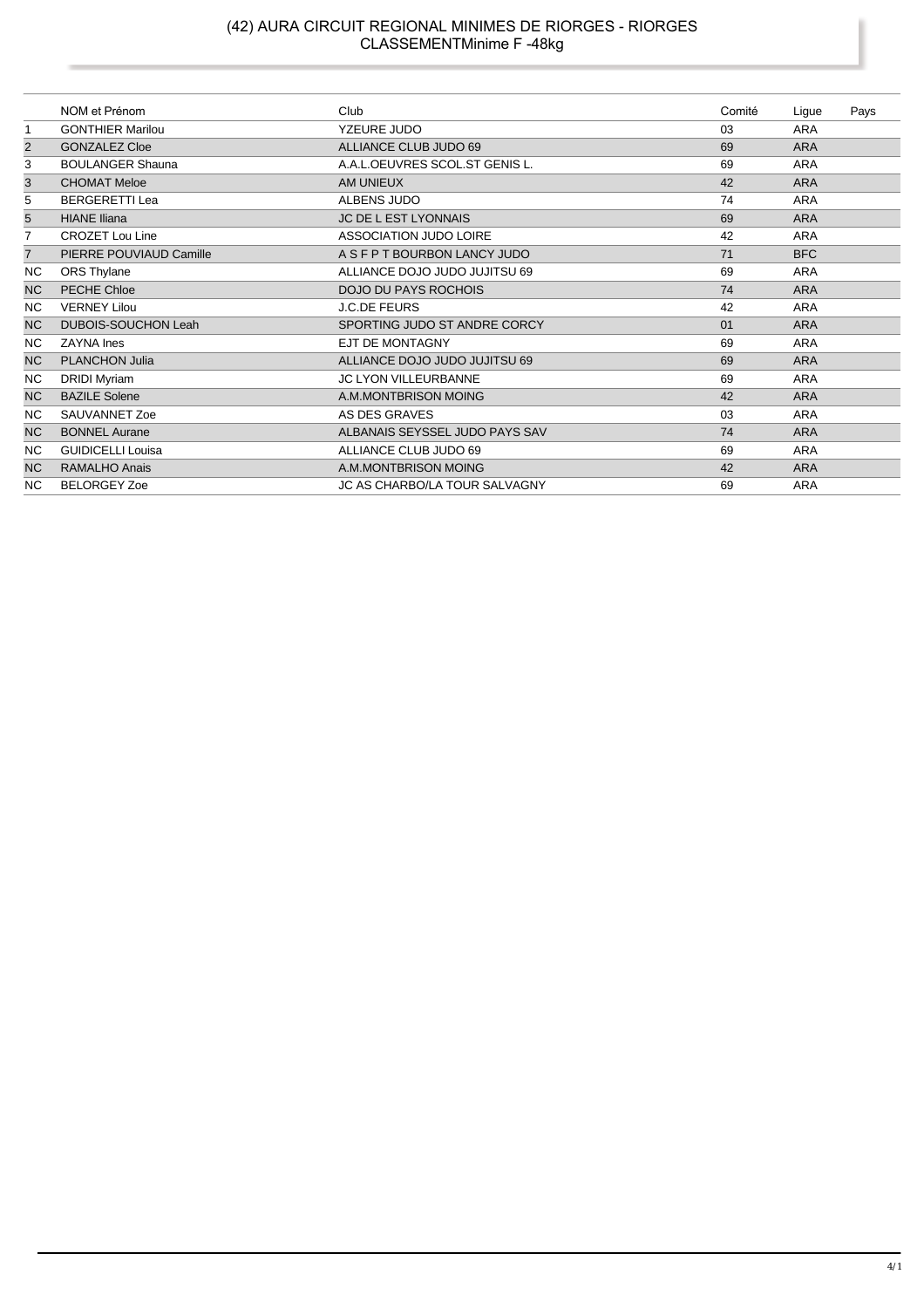# (42) AURA CIRCUIT REGIONAL MINIMES DE RIORGES - RIORGES<br>CLASSEMENTMinime F -52kg

|                | NOM et Prénom              | Club                           | Comité | Ligue      | Pays |
|----------------|----------------------------|--------------------------------|--------|------------|------|
|                | <b>BRISSON Charlotte</b>   | <b>JUDO CLUB NORD ISERE</b>    | 38     | ARA        |      |
| $\overline{2}$ | <b>ELONG MINTSA Lena</b>   | <b>J.C. ANNECY</b>             | 74     | <b>ARA</b> |      |
| 3              | DOMO DIENO Emma            | ALBANAIS SEYSSEL JUDO PAYS SAV | 74     | <b>ARA</b> |      |
| 3              | DI NOIA Marion             | <b>ESSM KODOKAN DAUPHINE</b>   | 38     | <b>ARA</b> |      |
| 5              | <b>CHOMETTON Lila</b>      | <b>EJT DE MONTAGNY</b>         | 69     | <b>ARA</b> |      |
| 5              | <b>JOBLIN</b> Louane       | <b>FLEPP DE COURPIERE</b>      | 63     | <b>ARA</b> |      |
| 7              | RODRIGUES Abygael          | JC AS CHARBO/LA TOUR SALVAGNY  | 69     | ARA        |      |
| $\overline{7}$ | <b>RICCI Paloma</b>        | <b>JUDO CLUB NORD ISERE</b>    | 38     | <b>ARA</b> |      |
| <b>NC</b>      | <b>CHAPET Gwendoline</b>   | <b>J.C.DE TARARE</b>           | 69     | <b>ARA</b> |      |
| N <sub>C</sub> | <b>DENDANA Nourchene</b>   | <b>JUDO VALBO</b>              | 42     | <b>ARA</b> |      |
| <b>NC</b>      | <b>MENDES Elora</b>        | <b>JUDO CLUB DE CHALAMONT</b>  | 01     | ARA        |      |
| N <sub>C</sub> | <b>DESFILLES Clara</b>     | <b>MONISTROL BUDO</b>          | 43     | <b>ARA</b> |      |
| NC.            | CAGNOLLE Zoe               | DOJO COSTELLOIS                | 42     | ARA        |      |
| NC             | <b>CHATEAUNEUF Sybille</b> | DOJO SOLEIL LEVANT PONT D AIN  | 01     | <b>ARA</b> |      |
| <b>NC</b>      | <b>THIREAU Alizee</b>      | <b>YZEURE JUDO</b>             | 03     | <b>ARA</b> |      |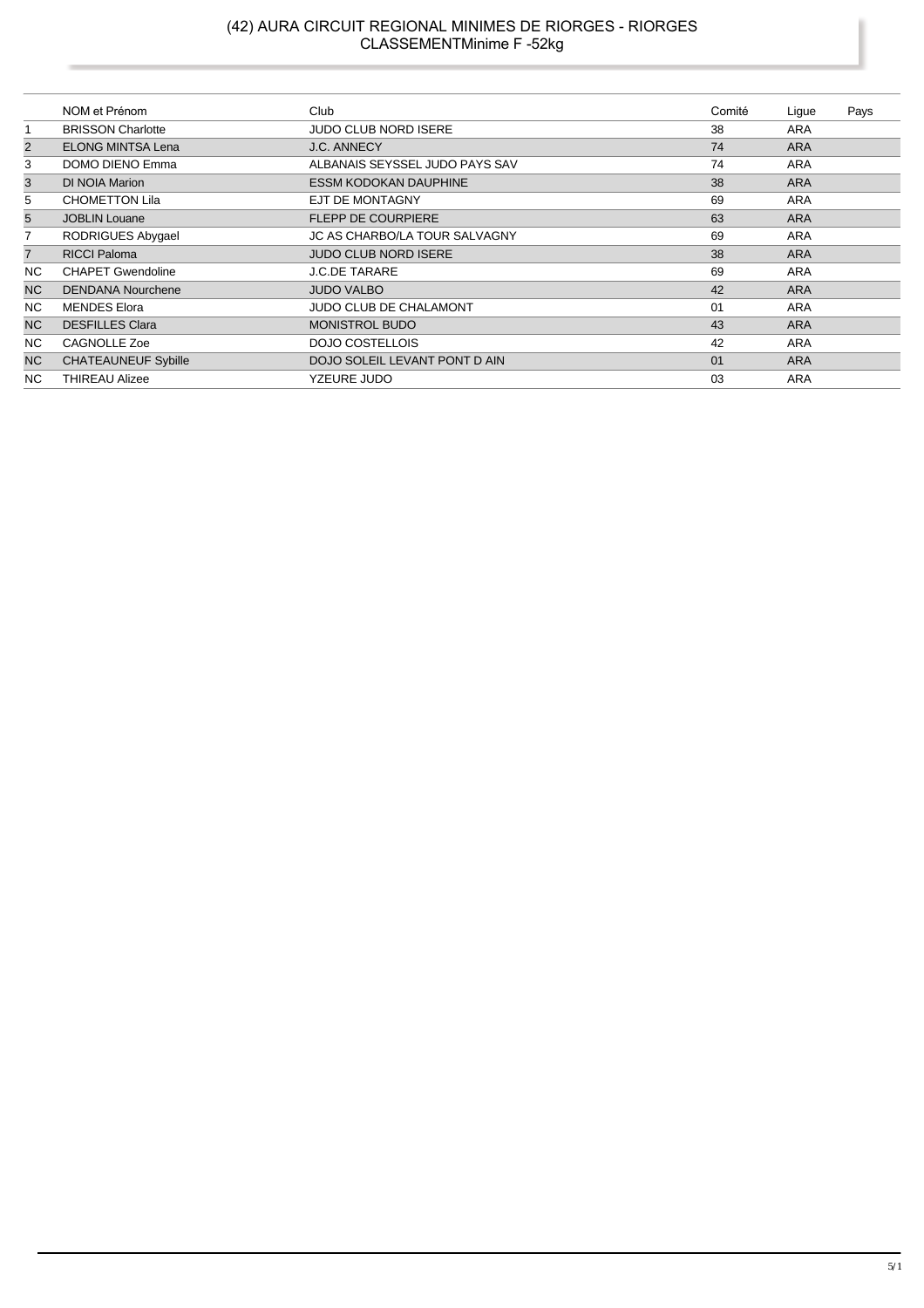# (42) AURA CIRCUIT REGIONAL MINIMES DE RIORGES - RIORGES<br>CLASSEMENTMinime F -57kg

|                | NOM et Prénom               | Club                              | Comité | Lique      | Pays |
|----------------|-----------------------------|-----------------------------------|--------|------------|------|
|                | <b>KARZABI Nesrine</b>      | <b>JC PONT SALOMON ST FERREOL</b> | 43     | ARA        |      |
| $\overline{2}$ | <b>SARTEGOU Louane</b>      | <b>F.R. ORCINES JUDO</b>          | 63     | <b>ARA</b> |      |
| 3              | <b>COSTINHA Loane</b>       | DOJO COSTELLOIS                   | 42     | ARA        |      |
| 3              | <b>DENIS Thia</b>           | <b>JUDO CLUB VOLVICOIS</b>        | 63     | <b>ARA</b> |      |
| 5              | <b>VILLARD Luna</b>         | DOSHODAN DE TARTARAS/DARGOIRE     | 42     | <b>ARA</b> |      |
| 5              | <b>BASQUIN Elsa</b>         | <b>BRESSE SAONE JUDO</b>          | 01     | <b>ARA</b> |      |
| 7              | <b>WAX Melanie</b>          | <b>CLUB SPORTIF COSNOIS</b>       | 03     | <b>ARA</b> |      |
| $\overline{7}$ | RATTINA Sarah Monica        | ASPTT MOULINS JUDO                | 03     | <b>ARA</b> |      |
| NC.            | <b>HONORE Lea</b>           | <b>J.C.ST POURCINOIS</b>          | 03     | ARA        |      |
| N <sub>C</sub> | <b>GRECO</b> Emma           | DOSHODAN DE TARTARAS/DARGOIRE     | 42     | <b>ARA</b> |      |
| <b>NC</b>      | <b>GRIECO BELLOT Oceane</b> | SAINT GALMIER JUDO CLUB           | 42     | ARA        |      |
| <b>NC</b>      | <b>HYVERNAT Lolita</b>      | <b>J.C.DE ROANNE</b>              | 42     | <b>ARA</b> |      |
| <b>NC</b>      | <b>MURAT Floriane</b>       | <b>J.C.DE FEURS</b>               | 42     | ARA        |      |
| <b>NC</b>      | <b>BONNAUD Tiphaine</b>     | <b>JUDO CLUB VOLVICOIS</b>        | 63     | <b>ARA</b> |      |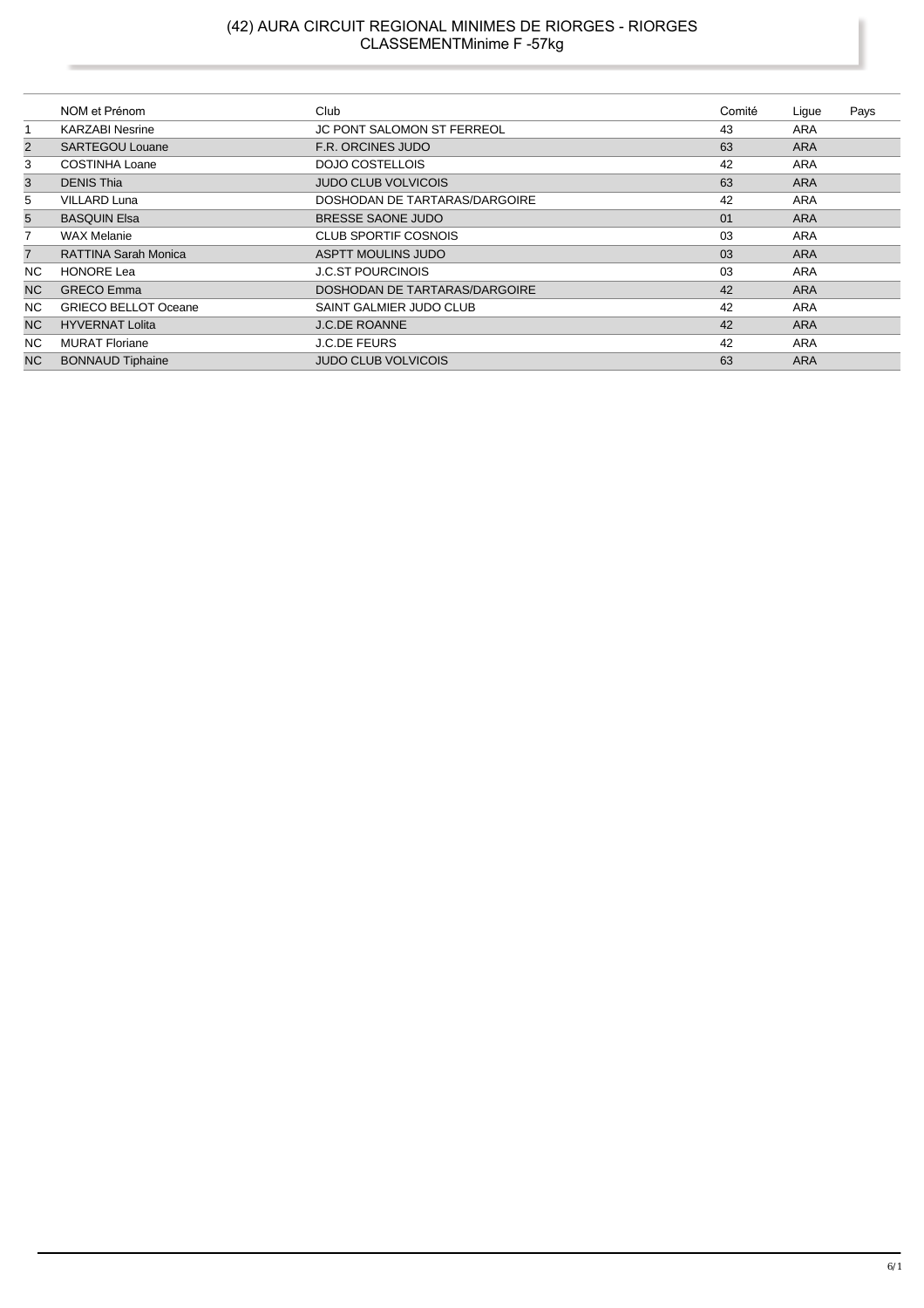# (42) AURA CIRCUIT REGIONAL MINIMES DE RIORGES - RIORGES<br>CLASSEMENTMinime F -63kg

| NOM et Prénom        | Club                          | Comité | Lique      | Pays |
|----------------------|-------------------------------|--------|------------|------|
| NEBOUT-GONSARD Anais | <b>EAM VARENNES S ALLIER</b>  | 03     | ARA        |      |
| 2 SLIMANI Cecilia    | PAYS VIENNOIS JUDO            | 38     | <b>ARA</b> |      |
| 3 PALANDRE Louise    | DOSHODAN DE TARTARAS/DARGOIRE | 42     | ARA        |      |
| 3 DAUBINET Charlotte | YZEURE JUDO                   | 03     | <b>ARA</b> |      |
| 5 MELLOULI Lea       | JUDO 42                       | 42     | ARA        |      |
| 5 JAAKAR Amel        | SAINT DENIS DOJO              | 01     | <b>ARA</b> |      |
| 7 KENIOUA Ourida     | <b>J.C.DE TARARE</b>          | 69     | ARA        |      |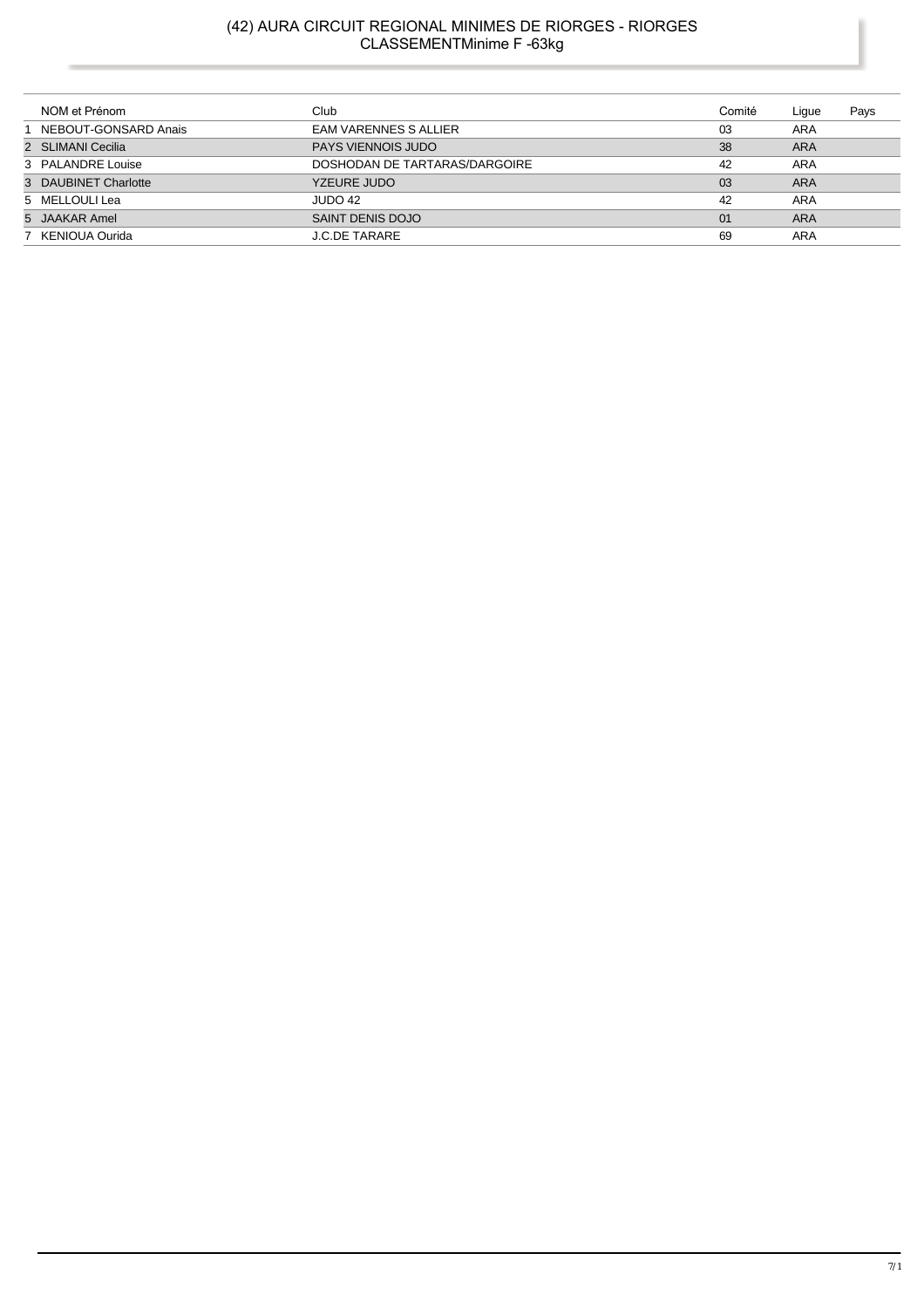# (42) AURA CIRCUIT REGIONAL MINIMES DE RIORGES - RIORGES<br>CLASSEMENTMinime F -70kg

| NOM et Prénom      | Club                          | Comité | Lique | Pays |
|--------------------|-------------------------------|--------|-------|------|
| MENDES Fanny       | SHOGUN C. CHARVIEU CHAVAGNEUX | 69     | ARA   |      |
| 2 SMAINE Lylia     | ALLIANCE CLUB JUDO 69         | 69     | ARA   |      |
| 3 DENDANA Narimene | <b>JUDO VALBO</b>             | 42     | ARA   |      |
| DULUYE Louane      | A.S.LAGNIEU                   | 01     | ARA   |      |
| 5 CHEBAH Taninna   | MONISTROL BUDO                | 43     | ARA   |      |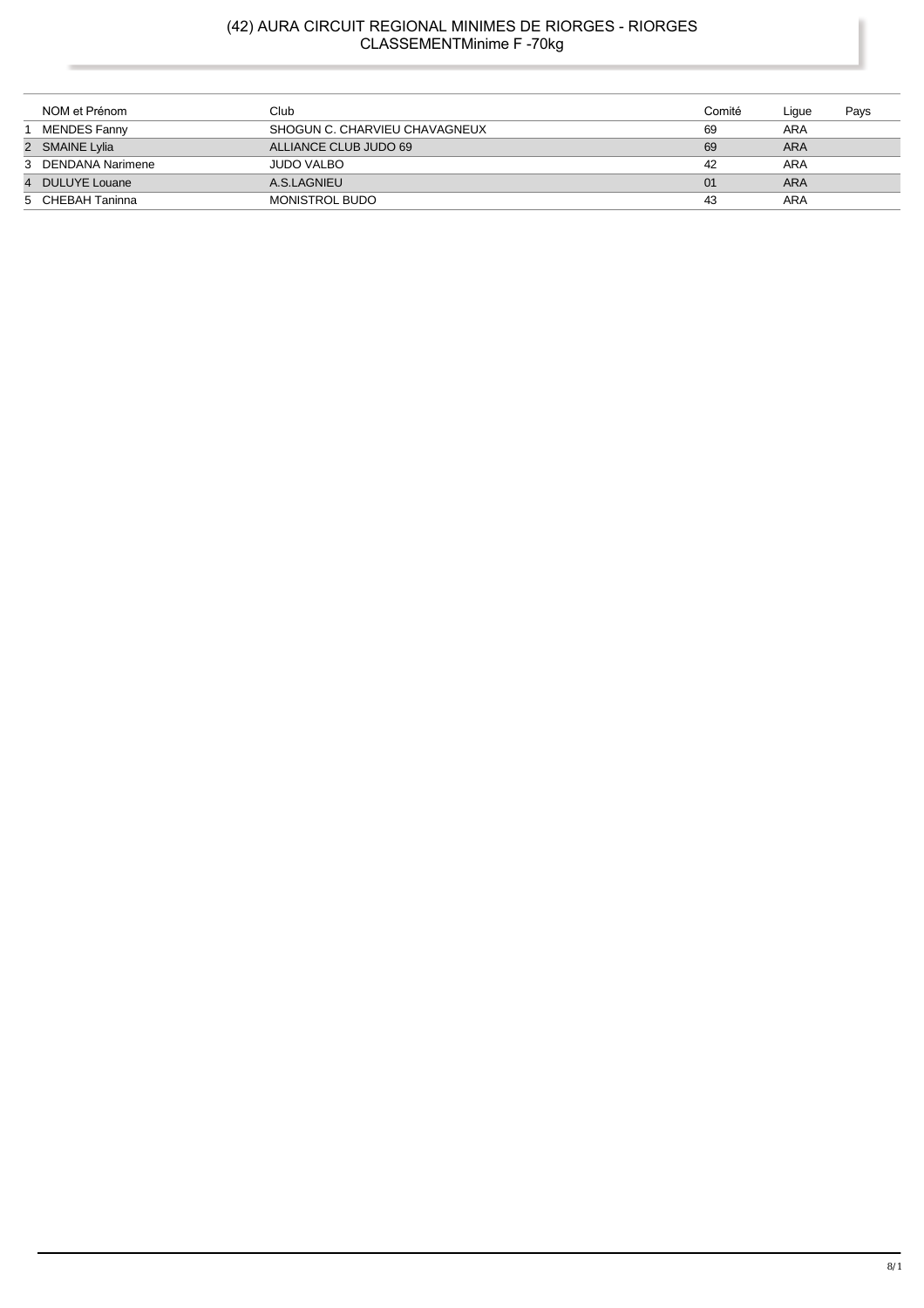# (42) AURA CIRCUIT REGIONAL MINIMES DE RIORGES - RIORGES<br>CLASSEMENTMinime F +70kg

|                | NOM et Prénom        | Club                                 | Comité | Liaue | Pavs |
|----------------|----------------------|--------------------------------------|--------|-------|------|
|                | <b>SERGERE Julia</b> | <b>THIERNOIS</b><br>_UB <sup>-</sup> | 63     | ARA   |      |
| $\overline{2}$ | CHEMIN Lily          | <b>OMARIN</b>                        | 38     | ARA   |      |

t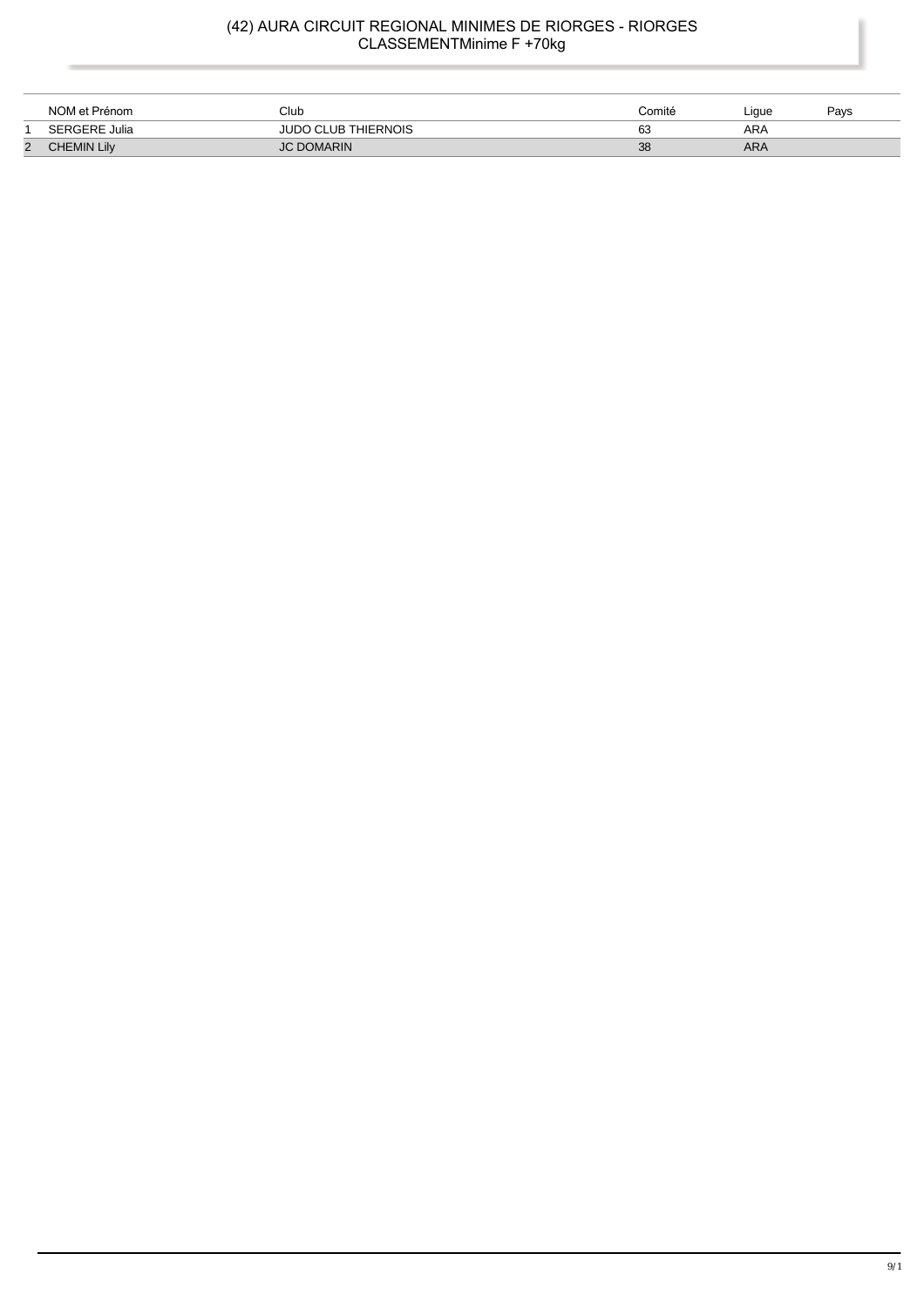#### (42) AURA CIRCUIT REGIONAL MINIMES DE RIORGES - RIORGES CLASSEMENTMinime M -34kg

|                | NOM et Prénom                | Club                         | Comité | Lique      | Pays |
|----------------|------------------------------|------------------------------|--------|------------|------|
| $\mathbf{1}$   | <b>VIEIRA Lorenzo</b>        | <b>JUDO CLUB BESSARD</b>     | 63     | ARA        |      |
| $\overline{2}$ | <b>ESNAULT Maxence</b>       | <b>J.C.DE ROANNE</b>         | 42     | <b>ARA</b> |      |
| 3              | <b>LANDRY Arnaud</b>         | <b>J.C.DE MEXIMIEUX</b>      | 01     | <b>ARA</b> |      |
| 3              | <b>MONNET-MATA Enzo</b>      | ALLIANCE CLUB JUDO 69        | 69     | <b>ARA</b> |      |
| 5              | <b>COFFY Mathieu</b>         | <b>JC DE L EST LYONNAIS</b>  | 69     | ARA        |      |
| 5              | <b>ANTUNES Esteban</b>       | JUDO 42                      | 42     | <b>ARA</b> |      |
| 7              | <b>LARPIN Swan</b>           | CSLG MONTLUCON SECTION JUDO  | 03     | <b>ARA</b> |      |
| $\overline{7}$ | <b>BRAND Maxime</b>          | J.C. ANNECY                  | 74     | <b>ARA</b> |      |
| NC.            | <b>DUVIEUSART Loic</b>       | CSLG MONTLUCON SECTION JUDO  | 03     | <b>ARA</b> |      |
| N <sub>C</sub> | <b>SERE Mateo</b>            | A S MONTFERRANDAISE          | 63     | <b>ARA</b> |      |
| <b>NC</b>      | <b>DRIDI Salem</b>           | <b>JC LYON VILLEURBANNE</b>  | 69     | <b>ARA</b> |      |
| <b>NC</b>      | <b>JOSELEAU Adrien</b>       | ALLIANCE CLUB JUDO 69        | 69     | <b>ARA</b> |      |
| <b>NC</b>      | <b>GAUTHIER Justin</b>       | <b>JUDO CLUB AMBERT</b>      | 63     | ARA        |      |
| <b>NC</b>      | <b>PEREIRA Alexis</b>        | A S MONTFERRANDAISE          | 63     | <b>ARA</b> |      |
| <b>NC</b>      | <b>HUET DES AUNAY Nolann</b> | SPORTING JUDO ST ANDRE CORCY | 01     | ARA        |      |
| N <sub>C</sub> | <b>CAPONY Eliott</b>         | <b>J C "LE DRAGON"</b>       | 42     | ARA        |      |
| <b>NC</b>      | LECLERCQ Thomas              | STADE CLERMONTOIS            | 63     | <b>ARA</b> |      |

l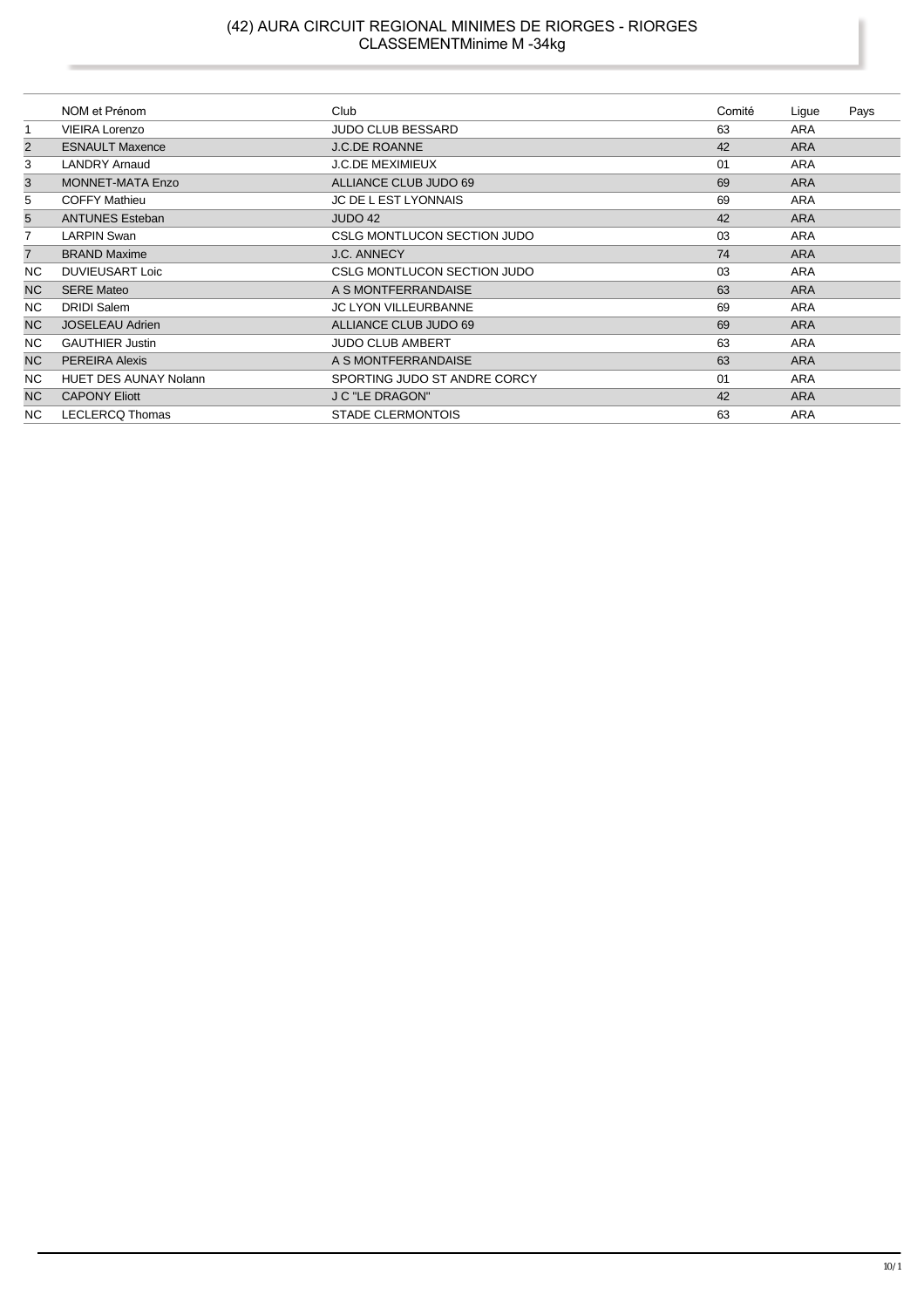# (42) AURA CIRCUIT REGIONAL MINIMES DE RIORGES - RIORGES<br>CLASSEMENTMinime M -38kg

|                | NOM et Prénom               | Club                           | Comité |            | Pays |
|----------------|-----------------------------|--------------------------------|--------|------------|------|
|                |                             |                                |        | Ligue      |      |
| 1              | <b>MIOLANE Romain</b>       | <b>JUDO BILLOM</b>             | 63     | ARA        |      |
| $\overline{2}$ | <b>LARGE Lilian</b>         | ALLIANCE CLUB JUDO 69          | 69     | <b>ARA</b> |      |
| 3              | <b>JULIEN Maxime</b>        | ALLIANCE CLUB JUDO 69          | 69     | <b>ARA</b> |      |
| 3              | <b>VERNADAL Quentin</b>     | ASS FAMILLES RURALES DE LEZOUX | 63     | <b>ARA</b> |      |
| 5              | <b>CHASSAT Lucas</b>        | <b>COURNON JUDO</b>            | 63     | ARA        |      |
| 5              | HOVHANNISYAN Yegor          | JUDO 42                        | 42     | <b>ARA</b> |      |
| $\overline{7}$ | MONJOFFRE Amaury-Mathis     | ASSOCIATION JUDO LOIRE         | 42     | <b>ARA</b> |      |
| $\overline{7}$ | <b>GJOKA Nikoll</b>         | <b>ESSM KODOKAN DAUPHINE</b>   | 38     | <b>ARA</b> |      |
| NC.            | <b>NOILLY Louca</b>         | JUDO 42                        | 42     | ARA        |      |
| <b>NC</b>      | <b>DOMPIETRINI Sacha</b>    | <b>JUDO CLUB BESSARD</b>       | 63     | <b>ARA</b> |      |
| <b>NC</b>      | <b>GRANGE Benjamin</b>      | SAINT GALMIER JUDO CLUB        | 42     | ARA        |      |
| <b>NC</b>      | <b>RAFFORT Ylan</b>         | ASSOCIATION JUDO LOIRE         | 42     | <b>ARA</b> |      |
| <b>NC</b>      | <b>MONTANA Evan</b>         | <b>MONISTROL BUDO</b>          | 43     | <b>ARA</b> |      |
| <b>NC</b>      | <b>MEUNIER SOUKEUR Nils</b> | ALLIANCE CLUB JUDO 69          | 69     | <b>ARA</b> |      |
| <b>NC</b>      | <b>DELCUZY Noe</b>          | E.A.M.DOMPIERROISE             | 03     | ARA        |      |
| <b>NC</b>      | <b>SARI Eliott</b>          | <b>DOJO DU PAYS ROCHOIS</b>    | 74     | <b>ARA</b> |      |
| <b>NC</b>      | <b>PINAY Maxime</b>         | A.S.INSTITUT MERIEUX           | 69     | <b>ARA</b> |      |
| <b>NC</b>      | DOMINGOS-PIGOT Victor       | <b>JUDO CLUB VOLVICOIS</b>     | 63     | <b>ARA</b> |      |
| <b>NC</b>      | <b>LELONG William</b>       | SHOGUN C. CHARVIEU CHAVAGNEUX  | 69     | <b>ARA</b> |      |
| <b>NC</b>      | <b>COLLOS Lucas</b>         | A.M.MONTBRISON MOING           | 42     | <b>ARA</b> |      |
| NC.            | <b>MAGNIN Christopher</b>   | <b>DOJO COSTELLOIS</b>         | 42     | <b>ARA</b> |      |
| <b>NC</b>      | <b>CHAZELLE Matheo</b>      | A.M.MONTBRISON MOING           | 42     | <b>ARA</b> |      |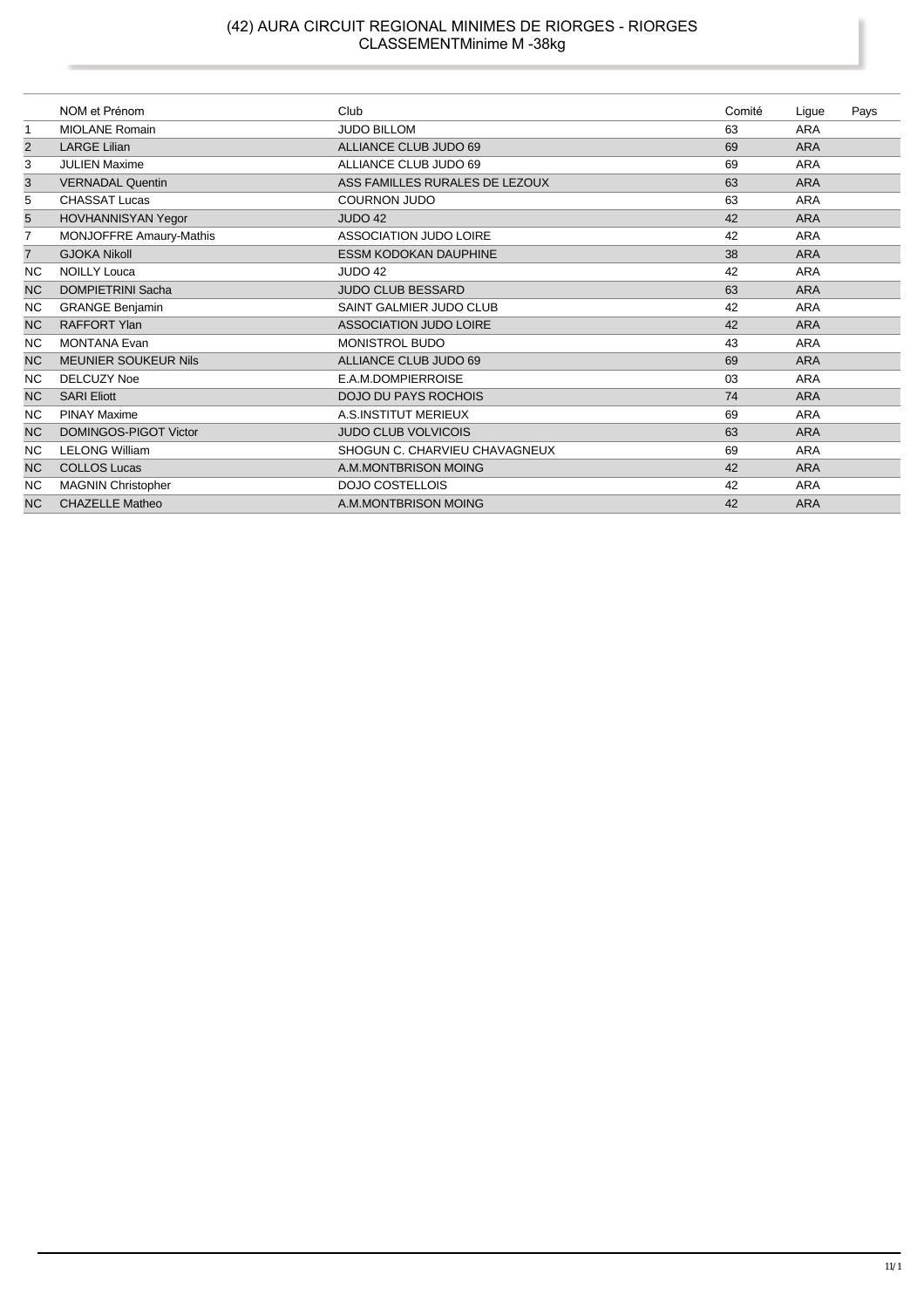# (42) AURA CIRCUIT REGIONAL MINIMES DE RIORGES - RIORGES<br>CLASSEMENTMinime M -42kg

|                | NOM et Prénom               | Club                              | Comité | Ligue      | Pays |
|----------------|-----------------------------|-----------------------------------|--------|------------|------|
| $\mathbf{1}$   | DE ARAUJO Baptiste          | ALLIANCE CLUB JUDO 69             | 69     | <b>ARA</b> |      |
| $\overline{2}$ | <b>CHABAYEV Pakhroudine</b> | SAINT ETIENNE ARTS MARTIAUX       | 42     | <b>ARA</b> |      |
| 3              | <b>TIXIER Lucien</b>        | <b>JUDO CLUB VOLVICOIS</b>        | 63     | <b>ARA</b> |      |
| 3              | <b>SOCAT Ezekiel</b>        | AMICALE LAIQUE DE NOTRE PAYS      | 63     | <b>ARA</b> |      |
| 5              | <b>VIRICEL Mathias</b>      | ASSOCIATION JUDO LOIRE            | 42     | <b>ARA</b> |      |
| $\overline{5}$ | LAALA-BOUALI Ayyub          | <b>GUC-JCG</b>                    | 38     | <b>ARA</b> |      |
| $\overline{7}$ | <b>MEUNIER Dylan</b>        | <b>JUDO BILLOM</b>                | 63     | <b>ARA</b> |      |
| $\overline{7}$ | <b>WEBER Tao</b>            | ASSOCIATION JUDO LOIRE            | 42     | <b>ARA</b> |      |
| NC             | <b>DAVID Thibaut</b>        | <b>ESSM KODOKAN DAUPHINE</b>      | 38     | <b>ARA</b> |      |
| <b>NC</b>      | <b>DANIEL Gabin</b>         | <b>ASSOCIATION JUDO LOIRE</b>     | 42     | <b>ARA</b> |      |
| ΝC             | <b>ANDRE Tom</b>            | ASSOCIATION JUDO LOIRE            | 42     | <b>ARA</b> |      |
| <b>NC</b>      | <b>BOUAMRANE Wassin</b>     | SHOGUN C. CHARVIEU CHAVAGNEUX     | 69     | <b>ARA</b> |      |
| ΝC             | <b>SICARD Thomas</b>        | ALBENS JUDO                       | 74     | <b>ARA</b> |      |
| <b>NC</b>      | DA CUNHA Romain             | <b>JUDO CLUB VOLVICOIS</b>        | 63     | <b>ARA</b> |      |
| <b>NC</b>      | <b>MEBARKIA Reda</b>        | SAINT ETIENNE ARTS MARTIAUX       | 42     | <b>ARA</b> |      |
| <b>NC</b>      | <b>BONJEAN Ethan</b>        | <b>ASSOCIATION JUDO LOIRE</b>     | 42     | <b>ARA</b> |      |
| <b>NC</b>      | <b>CHAMBE Maxime</b>        | <b>J.C.DE TARARE</b>              | 69     | <b>ARA</b> |      |
| <b>NC</b>      | <b>DANCHAUD Louis</b>       | <b>JUDO CLUB BESSARD</b>          | 63     | <b>ARA</b> |      |
| NC.            | ANSEL Son                   | <b>J.C. ANNECY</b>                | 74     | ARA        |      |
| <b>NC</b>      | <b>VIAU Bixente</b>         | <b>J.C.DU PILAT</b>               | 42     | <b>ARA</b> |      |
| ΝC             | <b>BELHADAD Roustem</b>     | JC LYON VILLEURBANNE              | 69     | <b>ARA</b> |      |
| <b>NC</b>      | <b>TEXEREAU Leny</b>        | <b>ASSOCIATION JUDO LOIRE</b>     | 42     | <b>ARA</b> |      |
| <b>NC</b>      | <b>MOUGEOT Thom</b>         | J.C. ANNECY                       | 74     | <b>ARA</b> |      |
| <b>NC</b>      | <b>LEBAS Ulysse</b>         | GUC-JCG                           | 38     | <b>ARA</b> |      |
| NC.            | <b>BENEZET Matteo</b>       | AMICALE LAIQUE DE NOTRE PAYS      | 63     | <b>ARA</b> |      |
| <b>NC</b>      | <b>FRETY ALTARE Antoine</b> | <b>JC DE L EST LYONNAIS</b>       | 69     | <b>ARA</b> |      |
| NC.            | <b>BENKROUIDEM Kilyan</b>   | <b>JC PONT SALOMON ST FERREOL</b> | 43     | <b>ARA</b> |      |
| <b>NC</b>      | <b>SUCHET Matheo</b>        | <b>J.C.DE FEURS</b>               | 42     | <b>ARA</b> |      |
| ΝC             | <b>SENN Mahe</b>            | ASSOCIATION JUDO LOIRE            | 42     | <b>ARA</b> |      |
| <b>NC</b>      | <b>DEFILHES Victor</b>      | A.M.MONTBRISON MOING              | 42     | <b>ARA</b> |      |
| <b>NC</b>      | SABAN Kylian                | <b>ESSM KODOKAN DAUPHINE</b>      | 38     | <b>ARA</b> |      |
| <b>NC</b>      | <b>LESSINGER Sacha</b>      | <b>MONISTROL BUDO</b>             | 43     | <b>ARA</b> |      |
| NС             | MOULAT Johan                | <b>DOJO COSTELLOIS</b>            | 42     | ARA        |      |
| <b>NC</b>      | <b>ROCHETTE Augustin</b>    | <b>JUDO CLUB BLAVOZY</b>          | 43     | <b>ARA</b> |      |
| NС             | <b>DESCHEL Romain</b>       | <b>JUDO CLUB AMBERT</b>           | 63     | ARA        |      |
| <b>NC</b>      | <b>PIN Benoit</b>           | A.S.LAGNIEU                       | 01     | <b>ARA</b> |      |
| NC.            | CASSARO Tom                 | <b>JUDO CLUB DU TRIEVES</b>       | 38     | <b>ARA</b> |      |
| <b>NC</b>      | <b>LANGLOIS Egil</b>        | <b>JUDO CLUB AMBERT</b>           | 63     | <b>ARA</b> |      |
| <b>NC</b>      | <b>DELPUECH Titouan</b>     | YZEURE JUDO                       | 03     | <b>ARA</b> |      |

ı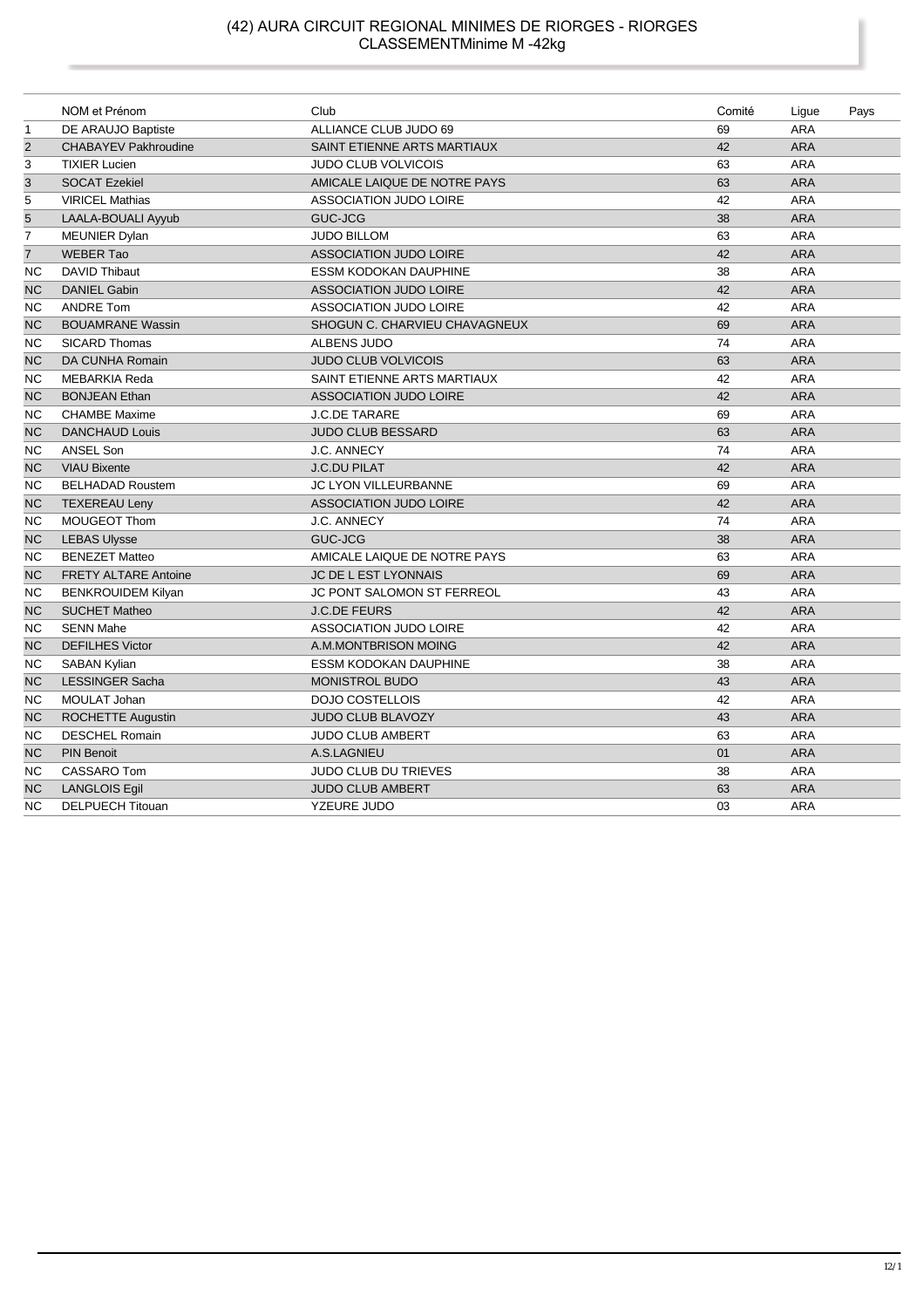# (42) AURA CIRCUIT REGIONAL MINIMES DE RIORGES - RIORGES<br>CLASSEMENTMinime M -46kg

|                | NOM et Prénom                 | Club                              | Comité | Ligue      | Pays |
|----------------|-------------------------------|-----------------------------------|--------|------------|------|
| 1              | <b>GIORDANO Lenny</b>         | GUC-JCG                           | 38     | <b>ARA</b> |      |
| $\overline{2}$ | <b>MARNAS Antoine</b>         | <b>EJT DE MONTAGNY</b>            | 69     | <b>ARA</b> |      |
| 3              | SAPARBAEV Ibrahim             | SAINT ETIENNE ARTS MARTIAUX       | 42     | <b>ARA</b> |      |
| 3              | <b>GUERIN Mathis</b>          | <b>ASSOCIATION JUDO LOIRE</b>     | 42     | <b>ARA</b> |      |
| 5              | <b>COSMARD Yann</b>           | <b>JC DE L EST LYONNAIS</b>       | 69     | <b>ARA</b> |      |
| 5              | <b>MARTINS DA CRUZ Matheo</b> | <b>JUDO CLUB AMBERT</b>           | 63     | <b>ARA</b> |      |
| 7              | <b>CARDRONT Timeo</b>         | <b>J.C.DE TARARE</b>              | 69     | <b>ARA</b> |      |
| $\overline{7}$ | <b>LAURENSON Hugo</b>         | <b>ASSOCIATION JUDO LOIRE</b>     | 42     | <b>ARA</b> |      |
| <b>NC</b>      | <b>TABARD Thomas</b>          | A.M.MONTBRISON MOING              | 42     | <b>ARA</b> |      |
| <b>NC</b>      | <b>ROCHUT Thomas</b>          | <b>J.C. ANNECY</b>                | 74     | <b>ARA</b> |      |
| <b>NC</b>      | <b>MEDJMADJ Foued</b>         | GUC-JCG                           | 38     | <b>ARA</b> |      |
| <b>NC</b>      | <b>GALLAND Victor</b>         | A.S.INSTITUT MERIEUX              | 69     | <b>ARA</b> |      |
| ΝC             | <b>BELKACEM Yacine</b>        | <b>ESSM KODOKAN DAUPHINE</b>      | 38     | <b>ARA</b> |      |
| <b>NC</b>      | <b>NOUALI Taki</b>            | <b>J.C.DE TARARE</b>              | 69     | <b>ARA</b> |      |
| <b>NC</b>      | <b>CLERLANDE Florian</b>      | <b>JUDO CLUB THIERNOIS</b>        | 63     | <b>ARA</b> |      |
| <b>NC</b>      | <b>MOREL Mahe</b>             | <b>JUDO CLUB VOLVICOIS</b>        | 63     | <b>ARA</b> |      |
| <b>NC</b>      | <b>KARZABI Ilyes</b>          | <b>JC PONT SALOMON ST FERREOL</b> | 43     | <b>ARA</b> |      |
| <b>NC</b>      | <b>DAMIEN Mathias</b>         | <b>ESSM KODOKAN DAUPHINE</b>      | 38     | <b>ARA</b> |      |
| NC.            | <b>JOHANNY Benoit</b>         | ST GENEST LERPT JUDO              | 42     | <b>ARA</b> |      |
| <b>NC</b>      | <b>RUSDIKIAN Sacha</b>        | <b>JC SEYSSUEL</b>                | 38     | <b>ARA</b> |      |
| NС             | <b>FERREIRA Gregory</b>       | <b>JC DE L EST LYONNAIS</b>       | 69     | <b>ARA</b> |      |
| <b>NC</b>      | <b>LACHEBI Fouad</b>          | <b>COURNON JUDO</b>               | 63     | <b>ARA</b> |      |
| <b>NC</b>      | <b>FLAMAND Nino</b>           | <b>J.C.DE FEURS</b>               | 42     | <b>ARA</b> |      |
| <b>NC</b>      | <b>BONNET Florian</b>         | J C "LE DRAGON"                   | 42     | <b>ARA</b> |      |
| NC.            | <b>BOUDIER GENTET Mae</b>     | <b>JUDO CLUB ORCETOIS</b>         | 63     | <b>ARA</b> |      |
| <b>NC</b>      | NZENGI MAKUMBA Jean Claude    | <b>STADE CLERMONTOIS</b>          | 63     | <b>ARA</b> |      |
| NC.            | <b>DIMIER Lucas</b>           | JUDO 42                           | 42     | <b>ARA</b> |      |
| <b>NC</b>      | <b>CHAVEROT Alexis</b>        | DOSHODAN DE TARTARAS/DARGOIRE     | 42     | <b>ARA</b> |      |
| <b>NC</b>      | <b>RENARD Tom</b>             | <b>STADE CLERMONTOIS</b>          | 63     | <b>ARA</b> |      |
| <b>NC</b>      | <b>GINESTE Marius</b>         | JC LYON VILLEURBANNE              | 69     | <b>ARA</b> |      |
| NC.            | <b>ARROUEZ Baptiste</b>       | <b>JC DE BOURG ARGENTAL</b>       | 42     | <b>ARA</b> |      |
| <b>NC</b>      | <b>RABY COURTIAL Jules</b>    | SHOGUN C. CHARVIEU CHAVAGNEUX     | 69     | <b>ARA</b> |      |
| <b>NC</b>      | <b>MICHEL Theo</b>            | JUDO CLUB DES MARTRES DE VEYRE    | 63     | <b>ARA</b> |      |
| <b>NC</b>      | <b>SABIR Nour</b>             | AM PIERRELATTE                    | DA     | <b>ARA</b> |      |
| ΝC             | <b>COURAJOUD Lucas</b>        | ALBANAIS SEYSSEL JUDO PAYS SAV    | 74     | <b>ARA</b> |      |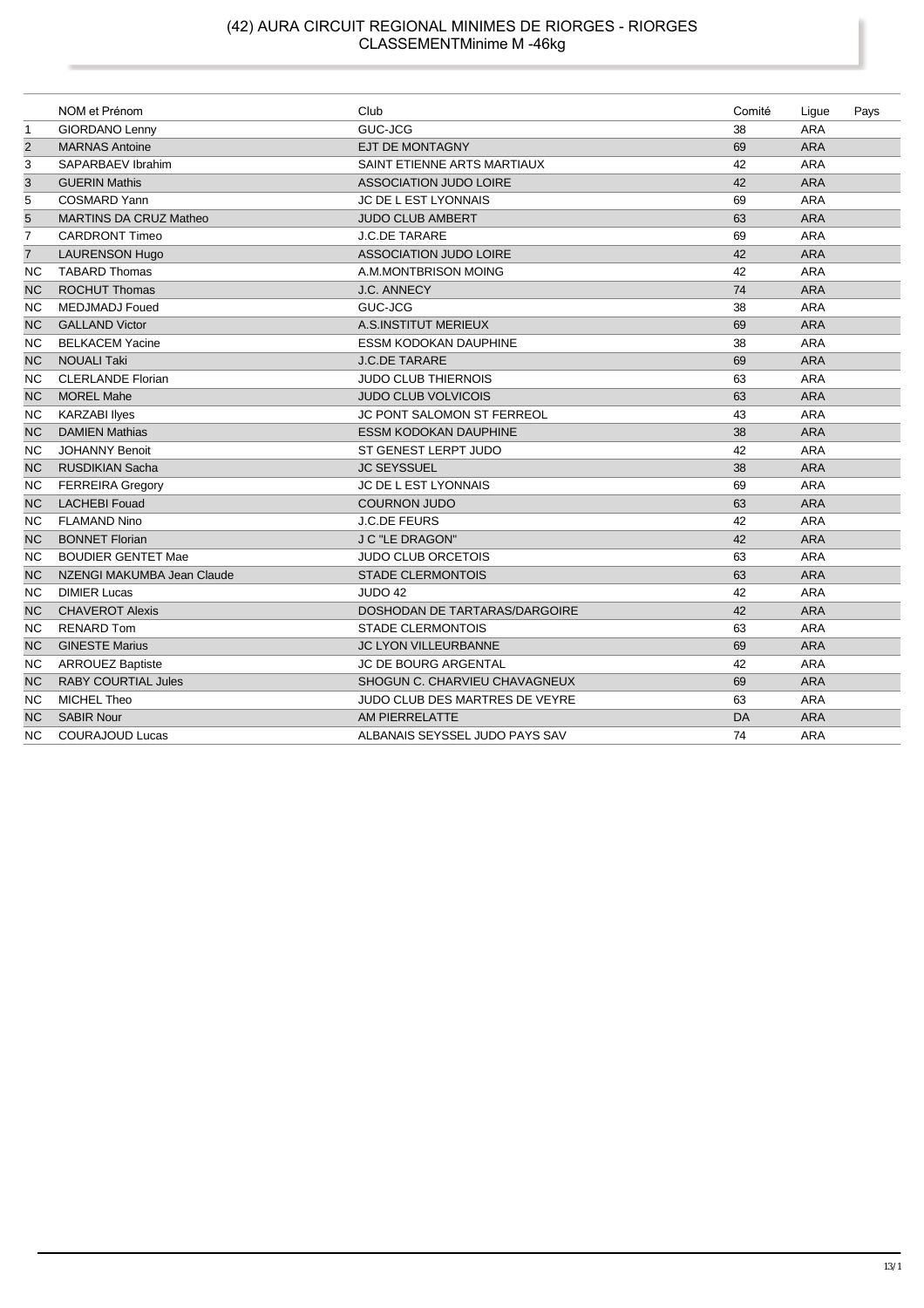#### (42) AURA CIRCUIT REGIONAL MINIMES DE RIORGES - RIORGES CLASSEMENTMinime M -50kg

|                | NOM et Prénom               | Club                           | Comité | Ligue      | Pays |
|----------------|-----------------------------|--------------------------------|--------|------------|------|
| $\mathbf{1}$   | <b>MONIER Baptiste</b>      | <b>JC DE L EST LYONNAIS</b>    | 69     | <b>ARA</b> |      |
| 2              | <b>GOBET Oreste</b>         | JC DE L EST LYONNAIS           | 69     | <b>ARA</b> |      |
| 3              | <b>GOURY-BERTRAND Lukas</b> | BRESSE SAONE JUDO              | 01     | <b>ARA</b> |      |
| 3              | <b>OUSPANOV Hamzat</b>      | SAINT ETIENNE ARTS MARTIAUX    | 42     | <b>ARA</b> |      |
| 5              | <b>VIGNON Etienne</b>       | CSLG MONTLUCON SECTION JUDO    | 03     | <b>ARA</b> |      |
| 5              | <b>MARTIN Suwan</b>         | JUDO CLUB DES PORTES DU SOLEIL | 74     | <b>ARA</b> |      |
| 7              | <b>GOUJON Antoine</b>       | ASSOCIATION JUDO LOIRE         | 42     | <b>ARA</b> |      |
| $\overline{7}$ | <b>CHETOUANE Adil</b>       | <b>ESSM KODOKAN DAUPHINE</b>   | 38     | <b>ARA</b> |      |
| <b>NC</b>      | <b>BOUJEMAAT Yacine</b>     | <b>MONISTROL BUDO</b>          | 43     | <b>ARA</b> |      |
| <b>NC</b>      | <b>FOURNEL Jules</b>        | <b>MONISTROL BUDO</b>          | 43     | <b>ARA</b> |      |
| <b>NC</b>      | HUGON-JEANNIN Leo           | GUC-JCG                        | 38     | <b>ARA</b> |      |
| <b>NC</b>      | <b>GUILLERMIN Loris</b>     | S.E.P. JUDO                    | 42     | <b>ARA</b> |      |
| <b>NC</b>      | <b>TREILLE Baptiste</b>     | <b>STADE CLERMONTOIS</b>       | 63     | <b>ARA</b> |      |
| <b>NC</b>      | <b>DUMAS Sacha</b>          | <b>ASSOCIATION JUDO LOIRE</b>  | 42     | <b>ARA</b> |      |
| <b>NC</b>      | <b>CLEMENT Corentin</b>     | SAINT GALMIER JUDO CLUB        | 42     | <b>ARA</b> |      |
| <b>NC</b>      | MILINKOVIC Jovan            | <b>COURNON JUDO</b>            | 63     | <b>ARA</b> |      |
| <b>NC</b>      | <b>BONJEAN Robin</b>        | <b>ASSOCIATION JUDO LOIRE</b>  | 42     | <b>ARA</b> |      |
| <b>NC</b>      | LAVILLE ANDRIEUX Leopold    | <b>JUDO CLUB AMBERT</b>        | 63     | <b>ARA</b> |      |
| <b>NC</b>      | <b>TRONEL Bastien</b>       | A.M.MONTBRISON MOING           | 42     | <b>ARA</b> |      |
| <b>NC</b>      | <b>PINERO Gauthier</b>      | <b>JUDO CLUB ALBIGNY</b>       | 69     | <b>ARA</b> |      |
| <b>NC</b>      | <b>HERVIER Baptiste</b>     | A.S.LAGNIEU                    | 01     | <b>ARA</b> |      |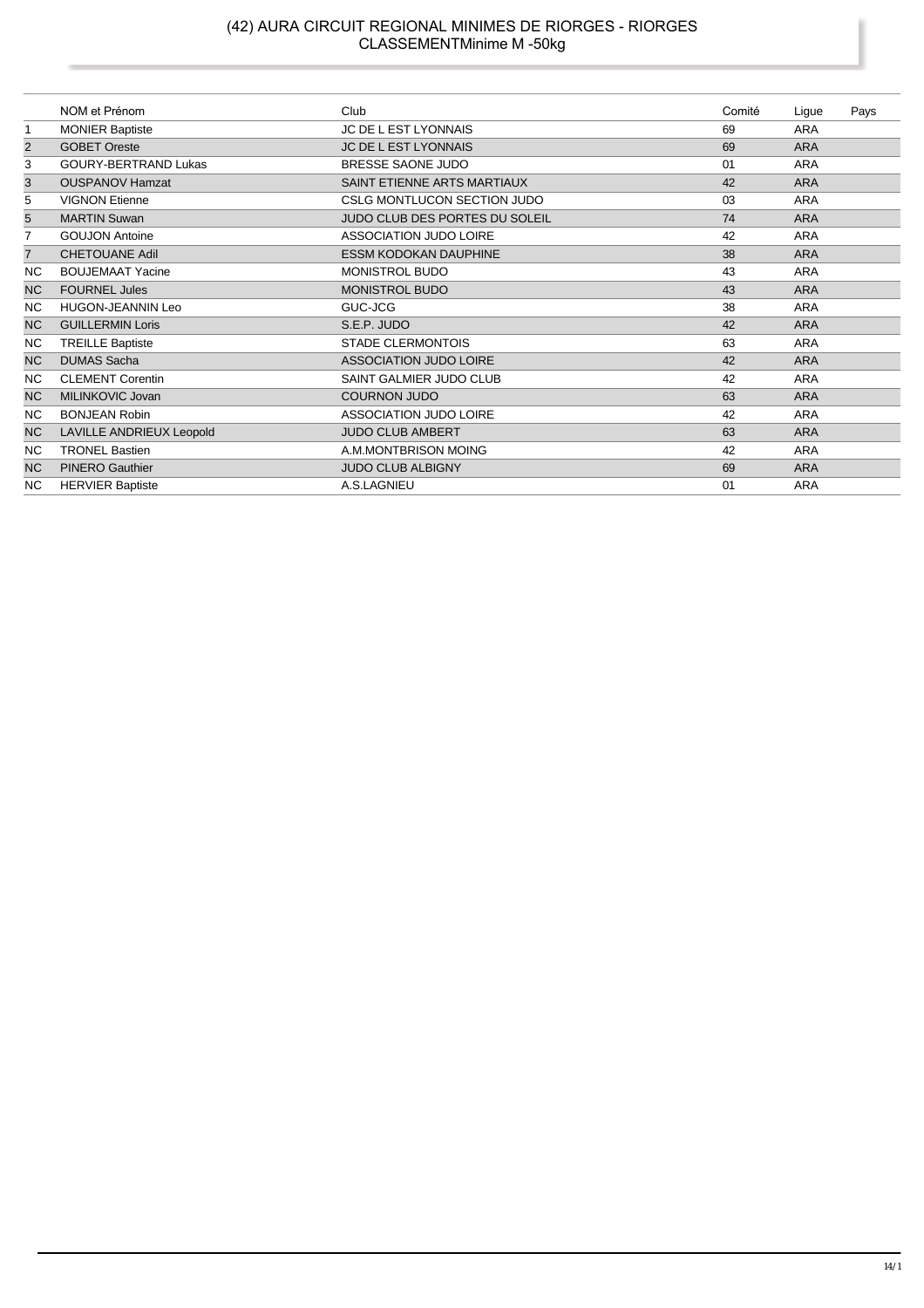# (42) AURA CIRCUIT REGIONAL MINIMES DE RIORGES - RIORGES<br>CLASSEMENTMinime M -55kg

|                | NOM et Prénom                | Club                           | Comité | Lique      | Pays |
|----------------|------------------------------|--------------------------------|--------|------------|------|
| 1              | JAZZINI Sacha                | <b>JUDO CLUB ALBIGNY</b>       | 69     | <b>ARA</b> |      |
| 2              | <b>GINGENE Raphael</b>       | <b>J.C.DE MEXIMIEUX</b>        | 01     | <b>ARA</b> |      |
| 3              | <b>CHEVIET Mathias</b>       | ALLIANCE CLUB JUDO 69          | 69     | <b>ARA</b> |      |
| 3              | PRUNAYRE Edgar               | A.A.L.OEUVRES SCOL.ST GENIS L. | 69     | <b>ARA</b> |      |
| 5              | PASTURAL Matheo              | <b>YZEURE JUDO</b>             | 03     | <b>ARA</b> |      |
| 5              | <b>TURKYLMAZ Kubilay</b>     | <b>JC DOMARIN</b>              | 38     | <b>ARA</b> |      |
| 7              | <b>HERSANT Tom</b>           | GUC-JCG                        | 38     | ARA        |      |
| $\overline{7}$ | <b>SONIER Simon</b>          | <b>PAYS VIENNOIS JUDO</b>      | 38     | <b>ARA</b> |      |
| NC.            | <b>BAUD Mael</b>             | SHOGUN C. CHARVIEU CHAVAGNEUX  | 69     | <b>ARA</b> |      |
| <b>NC</b>      | <b>SAINT ANDRE Titouan</b>   | AMICALE LAIQUE DE NOTRE PAYS   | 63     | <b>ARA</b> |      |
| NC.            | CHIORINO Enzo                | JC DE L EST LYONNAIS           | 69     | ARA        |      |
| <b>NC</b>      | <b>RUIZ Franck Jira</b>      | <b>JUDO CLUB THIERNOIS</b>     | 63     | <b>ARA</b> |      |
| NC.            | <b>JOLIVET Lucas</b>         | SPORTING JUDO ST ANDRE CORCY   | 01     | <b>ARA</b> |      |
| <b>NC</b>      | DE SANTIS Hugo               | <b>ALBENS JUDO</b>             | 74     | <b>ARA</b> |      |
| <b>NC</b>      | <b>RIEUF Nicolas</b>         | CSLG MONTLUCON SECTION JUDO    | 03     | <b>ARA</b> |      |
| <b>NC</b>      | <b>MAATALLAH Marouane</b>    | A.M.MONTBRISON MOING           | 42     | <b>ARA</b> |      |
| NC.            | <b>BOUCHER Gael</b>          | <b>STADE CLERMONTOIS</b>       | 63     | <b>ARA</b> |      |
| <b>NC</b>      | RABAI Djessim                | A.A.L.OEUVRES SCOL.ST GENIS L. | 69     | <b>ARA</b> |      |
| <b>NC</b>      | <b>NOIRET Melvin</b>         | SAINT DENIS DOJO               | 01     | <b>ARA</b> |      |
| <b>NC</b>      | <b>NUNEZ Loris</b>           | <b>JC SEYSSUEL</b>             | 38     | <b>ARA</b> |      |
| ΝC             | <b>OUMARPACHAEV Djemalai</b> | SAINT ETIENNE ARTS MARTIAUX    | 42     | <b>ARA</b> |      |
| <b>NC</b>      | <b>GARCIA Diego</b>          | E.A.M.DOMPIERROISE             | 03     | <b>ARA</b> |      |
| NC.            | <b>BOUZERAIB Saif</b>        | <b>ESSM KODOKAN DAUPHINE</b>   | 38     | <b>ARA</b> |      |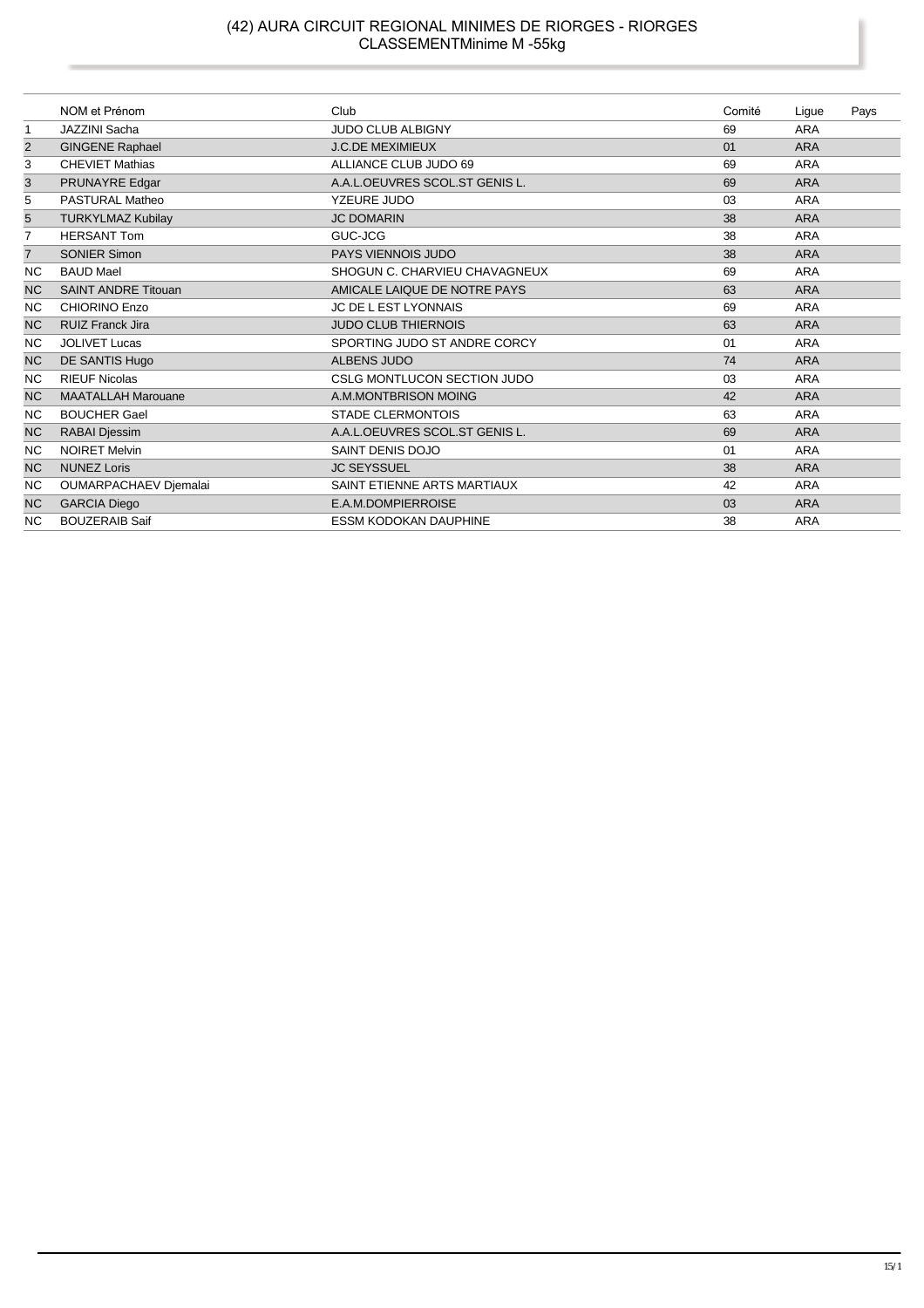#### (42) AURA CIRCUIT REGIONAL MINIMES DE RIORGES - RIORGES CLASSEMENTMinime M -60kg

| NOM et Prénom               | Club                           | Comité | Ligue      | Pays |
|-----------------------------|--------------------------------|--------|------------|------|
| <b>BROSSEAU Kassim</b>      | A.A.L.OEUVRES SCOL.ST GENIS L. | 69     | ARA        |      |
| <b>MOUNIER GARTIN Yael</b>  | DOSHODAN DE TARTARAS/DARGOIRE  | 42     | <b>ARA</b> |      |
| <b>MALOUANI Mohamed</b>     | AM PIERRELATTE                 | DA     | <b>ARA</b> |      |
| AZEVEDO Tiago               | A.S.LAGNIEU                    | 01     | <b>ARA</b> |      |
| <b>GUICHON Leo</b>          | <b>JUDO CLUB DE CHALAMONT</b>  | 01     | <b>ARA</b> |      |
| <b>FERNANDES Alexis</b>     | ALBENS JUDO                    | 74     | <b>ARA</b> |      |
| <b>GALLET Boris</b>         | <b>ASSOCIATION JUDO LOIRE</b>  | 42     | <b>ARA</b> |      |
| <b>LAMETERY David</b>       | <b>ASSOCIATION JUDO LOIRE</b>  | 42     | <b>ARA</b> |      |
| LEVEQUE Solan               | ALBANAIS SEYSSEL JUDO PAYS SAV | 74     | <b>ARA</b> |      |
| <b>FORIN Gael</b>           | <b>J.C.DE FEURS</b>            | 42     | <b>ARA</b> |      |
| <b>ADRION Lenny</b>         | <b>ASSOCIATION JUDO LOIRE</b>  | 42     | <b>ARA</b> |      |
| <b>DUBOURGNON Arthur</b>    | A.M.MONTBRISON MOING           | 42     | <b>ARA</b> |      |
| <b>MONTABONNEL Tristan</b>  | A.M.MONTBRISON MOING           | 42     | ARA        |      |
| <b>PERIGAUD Maxime</b>      | JUDO 42                        | 42     | <b>ARA</b> |      |
| <b>LAFOND Jean Baptiste</b> | S.E.P. JUDO                    | 42     | ARA        |      |
|                             |                                |        |            |      |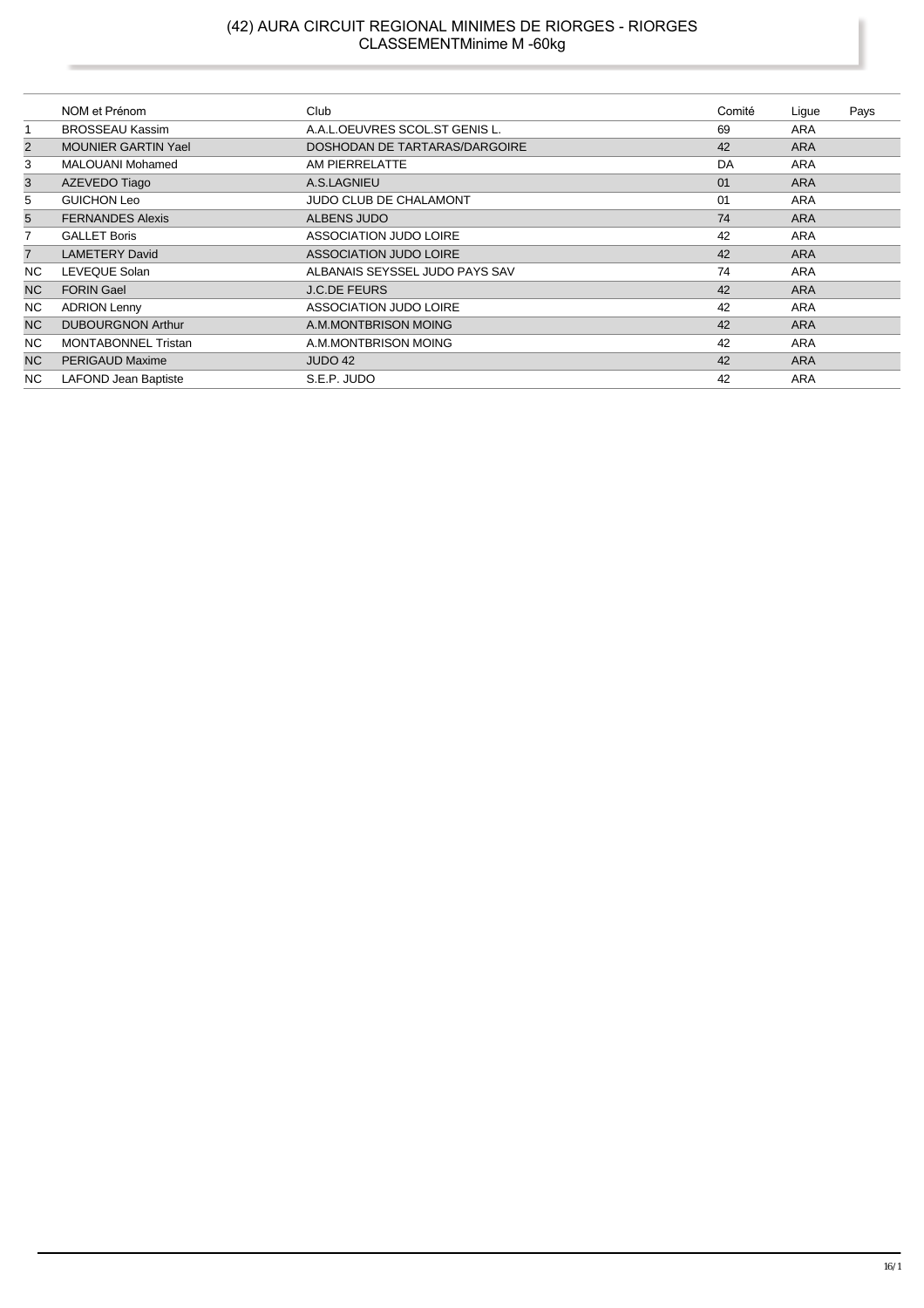# (42) AURA CIRCUIT REGIONAL MINIMES DE RIORGES - RIORGES<br>CLASSEMENTMinime M -66kg

| NOM et Prénom           | Club                          | Comité | Ligue      | Pays |
|-------------------------|-------------------------------|--------|------------|------|
| CISSAC William          | <b>JUDO CLUB AMBERT</b>       | 63     | ARA        |      |
| 2 JOIGNEAULT Raphael    | <b>DOJO DU PAYS ROCHOIS</b>   | 74     | <b>ARA</b> |      |
| 3 CHAPON Soren          | <b>JUDO CLUB NORD ISERE</b>   | 38     | <b>ARA</b> |      |
| 3 PLUCHAUD Antoine      | JUDO 42                       | 42     | <b>ARA</b> |      |
| 5 DUPIR Eytann          | BRESSE SAONE JUDO             | 01     | ARA        |      |
| 5 MAINGUE Maxime        | <b>ASSOCIATION JUDO LOIRE</b> | 42     | <b>ARA</b> |      |
| 7 EL KANFOUDI Jassem    | AM PIERRELATTE                | DA     | ARA        |      |
| 7 GUEDOUAH VALLEE Mehdi | A S MONTFERRANDAISE           | 63     | <b>ARA</b> |      |
| 7 EL FEKIH Shedi        | <b>J.C.DE ROANNE</b>          | 42     | ARA        |      |
|                         |                               |        |            |      |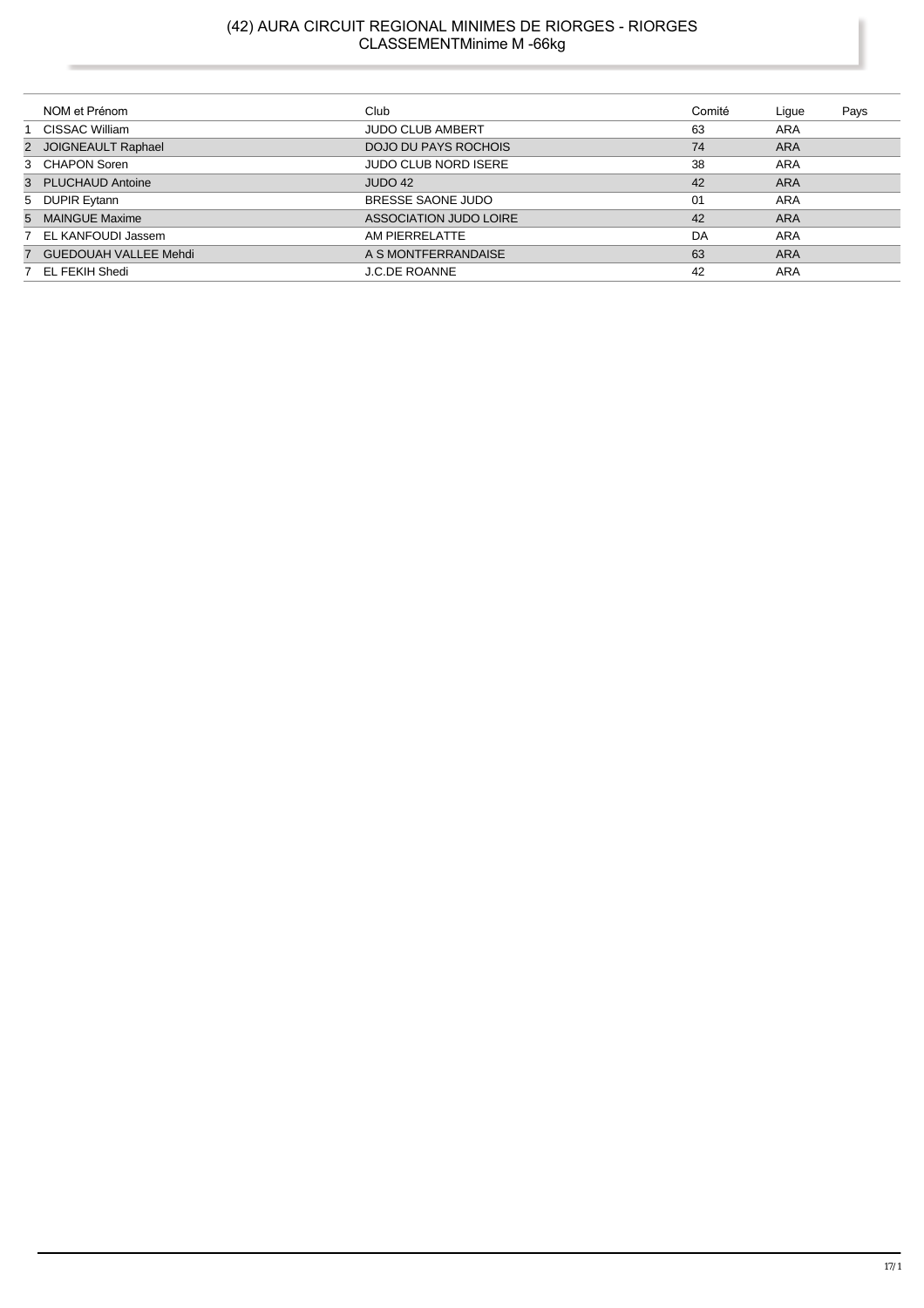#### (42) AURA CIRCUIT REGIONAL MINIMES DE RIORGES - RIORGES CLASSEMENTMinime M -73kg

|                | NOM et Prénom            | Club                        | Comité | Liaue      | Pavs |
|----------------|--------------------------|-----------------------------|--------|------------|------|
|                | EL JAFOUFI Wassim        | AM PIERRELATTE              | DA     | ARA        |      |
| 2              | HADDAD Jean Elia         | JUDO CLUB ALBIGNY           | 69     | <b>ARA</b> |      |
| 3              | <b>CHARRIER Matthieu</b> | <b>JUDO CLUB AMBERT</b>     | 63     | ARA        |      |
| $\overline{4}$ | <b>DESIRE Melvyn</b>     | <b>JC DE L EST LYONNAIS</b> | 69     | ARA        |      |